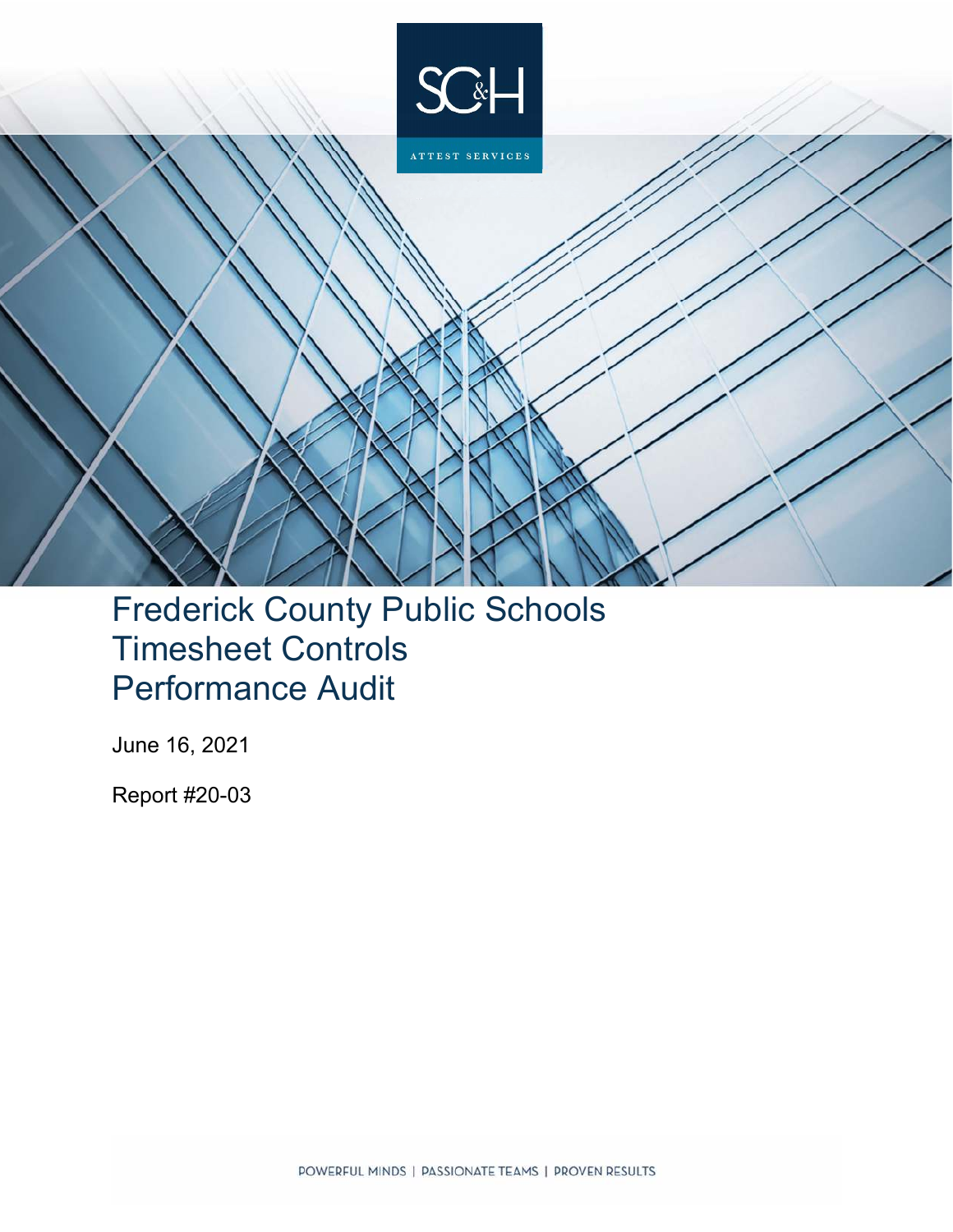# **Table of Contents**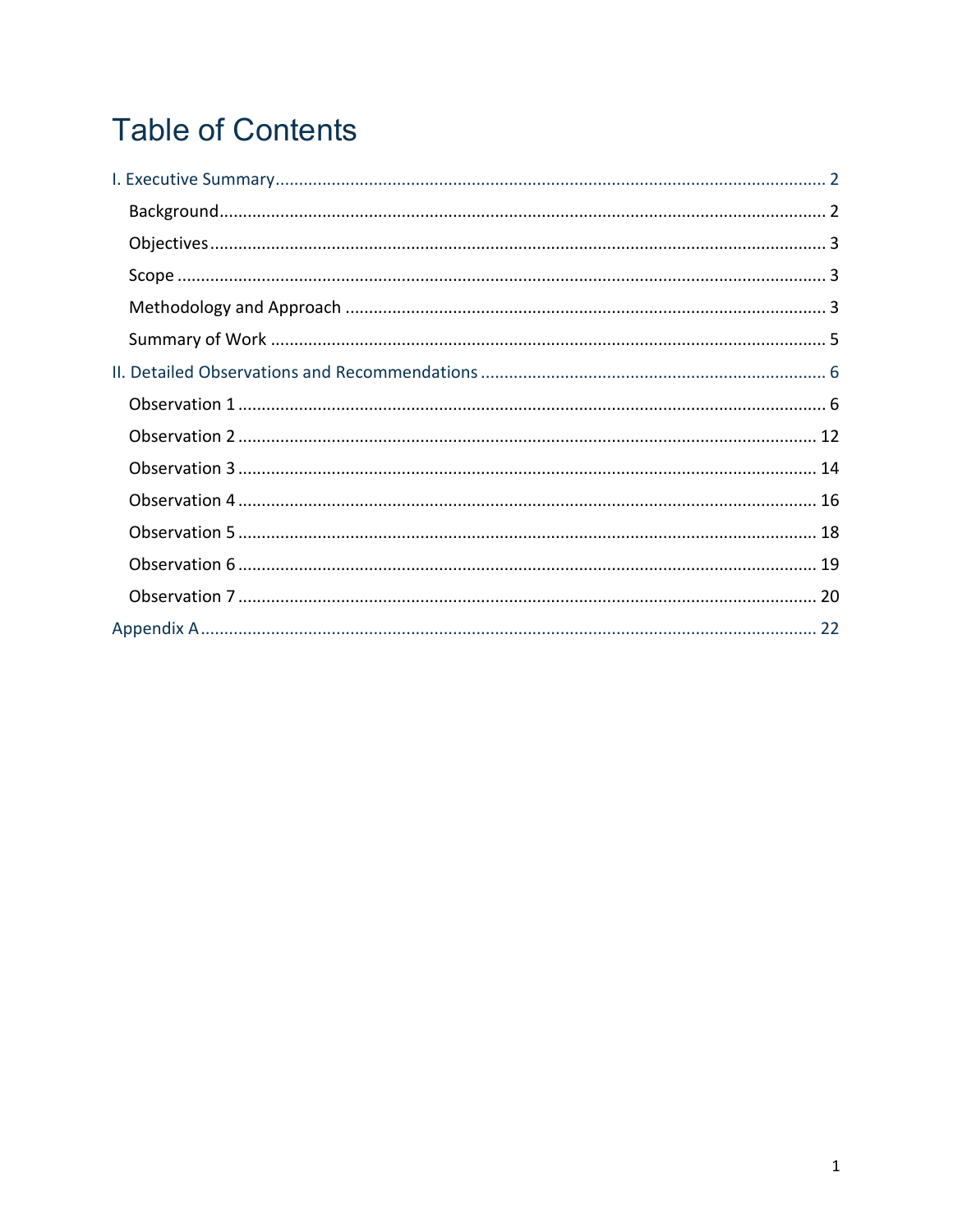## I. Executive Summary

## **Background**

SC&H Attest Services, P.C., a wholly owned affiliate of SC&H Group, Inc. (SC&H) was engaged by Frederick County Government (FCG, the County) Interagency Internal Audit Authority (IIAA) to conduct a performance audit (audit) of Frederick County Public Schools (FCPS) timekeeping and timesheet controls. The audit was performed in two phases; a planning and risk assessment survey phase and a testing phase.

## **Overview**

The Frederick County Public School System includes 68 schools, as follows:

- 1. 38 elementary schools
- 2. 13 middle schools
- 3. 10 high schools
- 4. 3 public charter schools
- 5. 1 alternate school
- 6. 1 special education school
- 7. 1 Flexible Evening High School
- 8. 1 Career and Technology Center

The school system has an enrollment of nearly 44,000 students and employs approximately 6,600 benefitted personnel.

The FCPS Human Resources Department adds new employees into the FCPS's time entry and personnel management system, PeopleSoft, when employees are hired. Each employee is assigned a pay type of salaried or hourly.

The FCPS Payroll Department (Payroll) is a component of the FCPS Fiscal Services Division and manages the FCPS payroll process. Payroll is comprised of five personnel; a managing Payroll Officer, two Payroll Associates, and two Payroll Specialists. Payroll ultimately reports to the FCPS Accounting Manager in the Accounting Department. Twice a month, the Payroll staff perform the complete payroll processing, reconciliation, and review procedures for all FCPS employees. This process includes the manual entry of 1,200 – 1,800 paper timesheets into PeopleSoft. Employees are paid on the 15<sup>th</sup> and last day of each month. Days worked 1<sup>st</sup> through 15<sup>th</sup> are paid on the last day of the month. Days worked 16<sup>th</sup> through the last day of the month are paid on the 15<sup>th</sup> of the following month for hourly employees and timesheet work. Salaried employees are paid on the same pay dates and are paid current for their wages.

## **Timekeeping: Salaried Employees**

Salaried employees utilize exception time reporting. Exception time reporting means salaried employees are not required to complete timesheets each pay period. Instead, salaried employees are paid each pay period at their normal semi-monthly rate, unless an exception occurs. An exception is a variation from their standard hours (e.g., sick leave, additional hours). Exceptions require a manual FCPS Timesheet (timesheet) or a Leave Request Form. Leave Request Forms are completed by the employee, submitted to a Timekeeper, and approved by an authorized approver. Timesheets are completed by the employee, approved by an authorized approver, and submitted to Payroll for processing.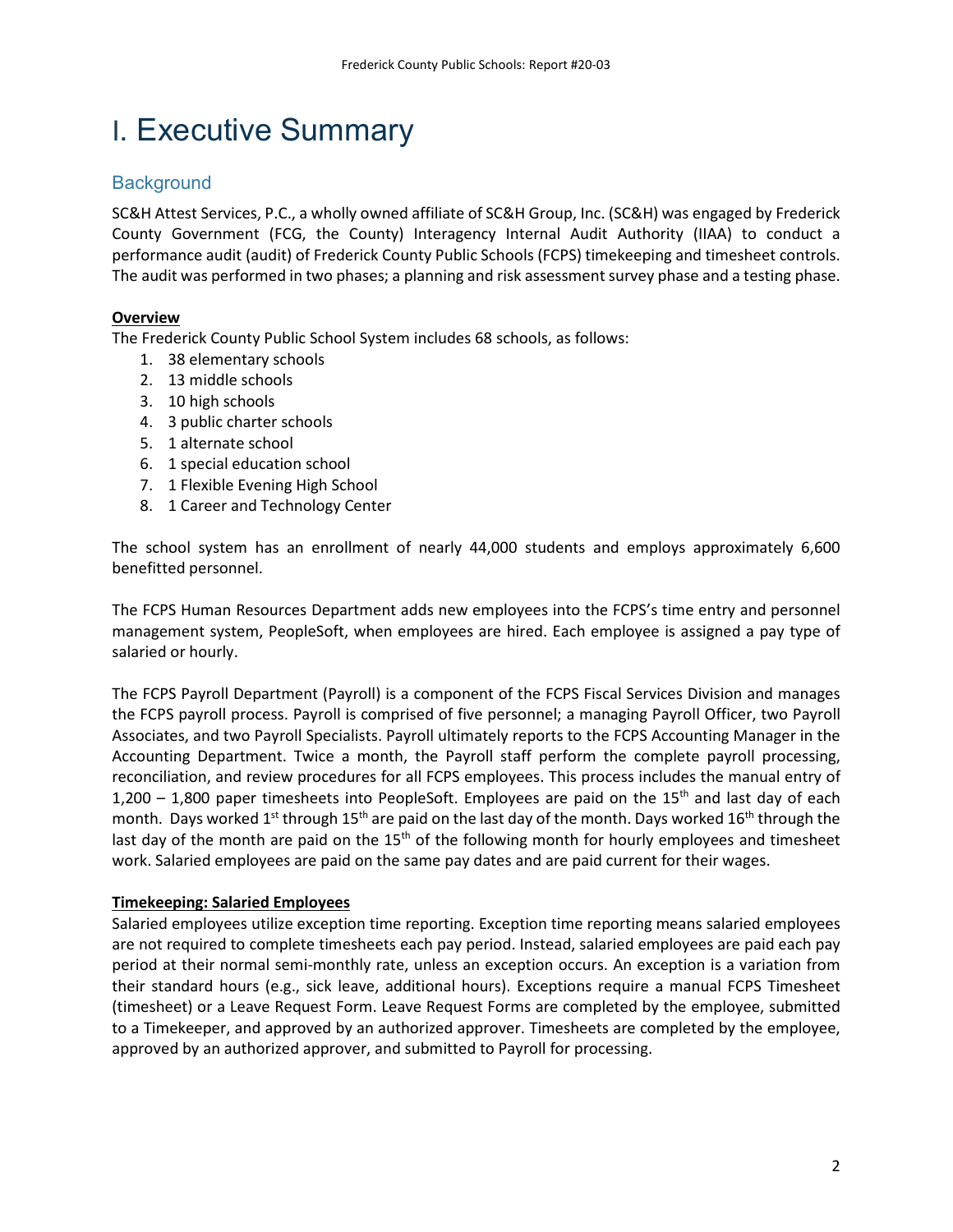## **Timekeeping: Hourly Employees**

Hourly employees follow positive time reporting. Positive time reporting requires the hourly employees to track and submit time each pay period. Their time reporting is reviewed and approved by their supervisor(s), and then provided to Payroll for processing.

## **Objectives**

The following objectives for the testing phase were developed based upon the understanding gained during the planning and risk assessment survey phase and approved by the IIAA.

- A. Ensure access to time entry, timekeeping, and payroll processing related systems is properly restricted.
- B. Verify manual timesheet activity is supported, properly approved, and submitted timely for processing.
- C. Verify electronic timekeeping data is completely and accurately processed by Payroll.
- D. Verify overtime payments are calculated completely, accurately, and in accordance with FLSA requirements.

## Scope

The audit was initiated in March 2020 and completed in December 2020. The audit focused on Payroll processes and selected FCPS departmental and school timekeeping activities. The department and time keeping activities to focus on were identified based on data analytics of overtime and supplemental pay and background information provided by FCPS. The period in scope included timesheet activity between January 1, 2019 and May 31, 2020.

## **Audit Testing Selection**

The selection of departments and schools to test was based on overtime earnings, supplemental pay earnings, and manual processes and approvals evaluated during the planning and risk assessment survey phase. A sample of one school at each education level was selected. The following departments and schools were selected.

Departments:

- 1. Accelerated Achievement & Equity
- 2. Student Services
- 3. Transportation
- 4. Special Education
- 5. Food and Nutrition Services (FNS)

## Schools:

- 1. Rock Creek School
- 2. Hillcrest Elementary School
- 3. Monocacy Middle School
- 4. Governor Thomas Johnson High School

## Methodology and Approach

We conducted this performance audit in accordance with generally accepted government auditing standards. Those standards require that we plan and perform the audit to obtain sufficient, appropriate evidence to provide a reasonable basis for our findings and conclusions based on our audit objectives. We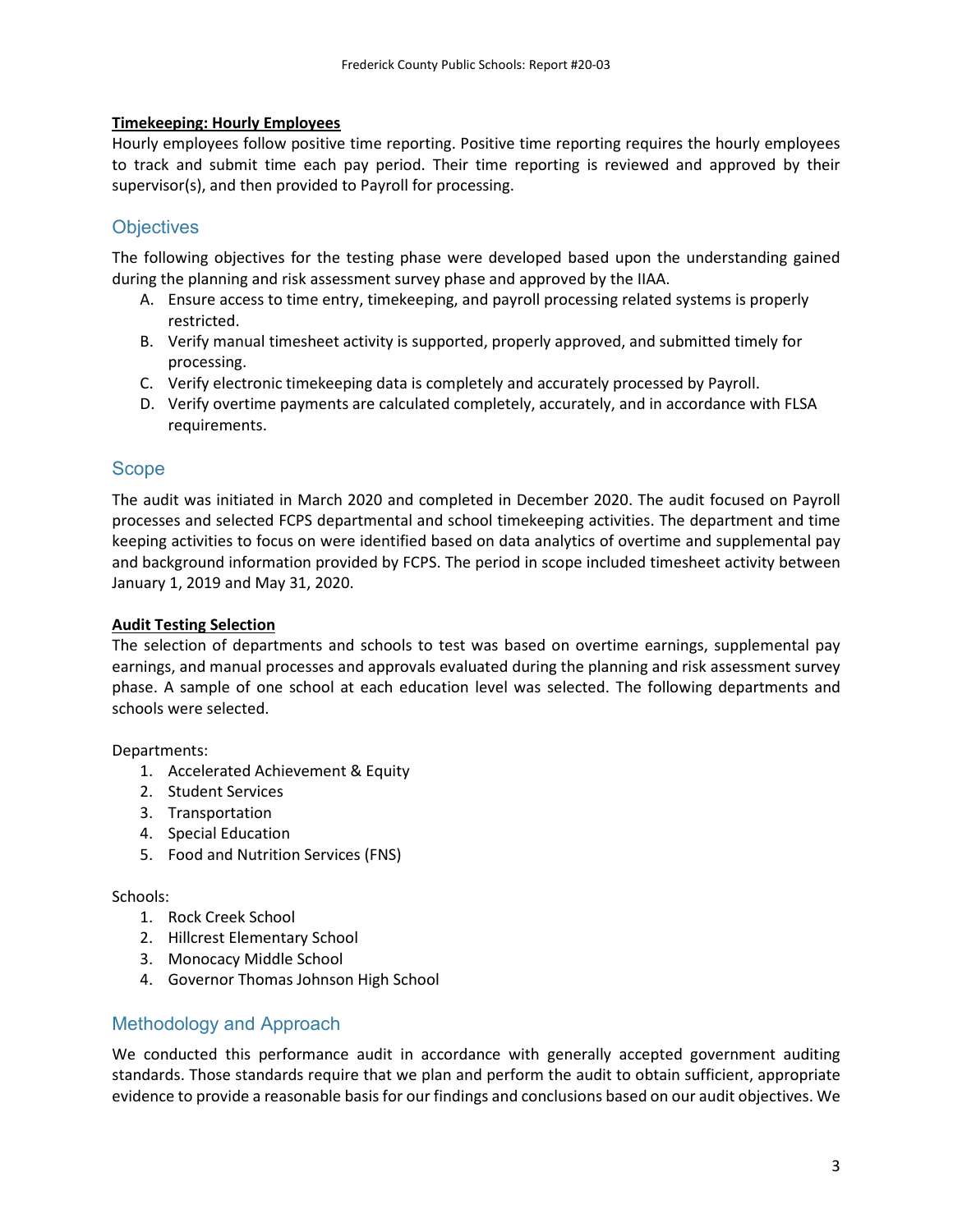believe that the evidence obtained provides a reasonable basis for our findings and conclusions based on our audit objectives.

In order to obtain the necessary documentation to appropriately perform and conclude upon the objectives of this audit, SC&H conducted the following procedures.

## **Creation of Audit Program**

Based on the understanding of the processes, risks, and related controls, and data analytics performed during the planning and risk assessment survey phase, SC&H developed an audit program to achieve the objectives. This program included detailed steps to address each objective with the goal of verifying the existence of internal controls and identifying opportunities for improvement.

| <b>Objective Area</b>                      | <b>System Reviewed</b>                                                                                                                | <b>Test Description</b>                                                                                                                                                                                                                                                                                                                                                                               |  |  |  |
|--------------------------------------------|---------------------------------------------------------------------------------------------------------------------------------------|-------------------------------------------------------------------------------------------------------------------------------------------------------------------------------------------------------------------------------------------------------------------------------------------------------------------------------------------------------------------------------------------------------|--|--|--|
| <b>Timekeeping</b><br><b>System Access</b> | PeopleSoft Time<br>and Labor<br><b>Frontline Absence</b><br>Management<br>System (Frontline)<br><b>STARS</b><br><b>TimeClock Plus</b> | Reviewed system access to ensure employees with access<br>were active and appeared appropriate based on job<br>responsibilities. Reviewed for evidence of periodic system<br>access monitoring procedures.                                                                                                                                                                                            |  |  |  |
| <b>Manual</b><br><b>Timesheets</b>         | People Soft Time<br>and Labor                                                                                                         | Selected a sample of 60 pay activities related to manual<br>timesheets:<br>1. Reviewed supporting documentation (where<br>applicable) for completeness, accuracy, and<br>appropriate approval.<br>2. Verified manual timesheets were submitted and<br>processed in a timely manner.<br>3. Reviewed timesheet activity and support to confirm<br>activity was not entered or processed multiple times. |  |  |  |
| <b>Electronic</b><br><b>Timekeeping</b>    | Frontline System<br>Data                                                                                                              | Performed data analytics and selected a sample of 60 days<br>of substitute coverages:<br>1. Reconciled the Leave Request Form, Frontline daily<br>logs with substitute schedule, and Frontline system<br>data.<br>2. Reviewed daily logs for Principal approval.                                                                                                                                      |  |  |  |
|                                            | <b>STARS System</b><br>Data                                                                                                           | Selected a sample of 25 pay activities from the STARS<br>system:<br>1. Reviewed Transportation timesheet documentation to<br>support the information transmitted via STARS.<br>2. Reviewed documentation of manual approval on<br>Transportation timesheets or associated evidence or<br>electronic approval within STARS.                                                                            |  |  |  |

#### Execution of Audit Program

SC&H executed the audit plan by completing the following tasks: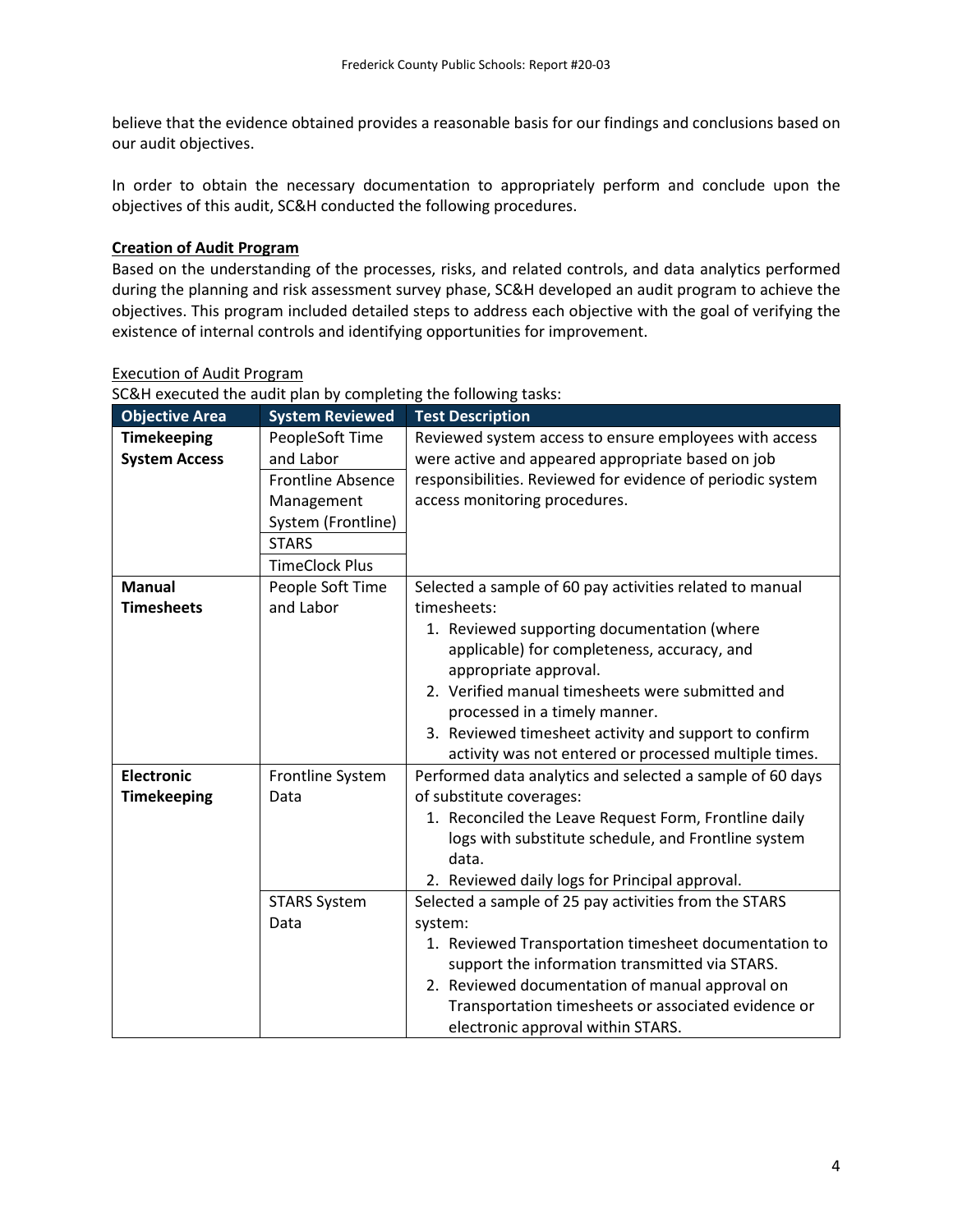| <b>Objective Area</b>                                     | <b>System Reviewed</b>        | <b>Test Description</b>                                                                                                                                                                                                                                                                                                                                           |  |  |
|-----------------------------------------------------------|-------------------------------|-------------------------------------------------------------------------------------------------------------------------------------------------------------------------------------------------------------------------------------------------------------------------------------------------------------------------------------------------------------------|--|--|
|                                                           | <b>TimeClock Plus</b><br>Data | Selected a sample of 25 pay activities from Food and<br><b>Nutrition Services employees:</b><br>1. Reviewed time submitted via TimeClock Plus ("punch<br>in and out") information aligned with data paid via<br>PeopleSoft Time and Labor.<br>2. Reviewed approval and other supporting<br>documentation for supplemental work paid as<br>required.               |  |  |
|                                                           | Force Approvals               | Reviewed PeopleSoft Time and Labor data to:<br>1. Identify the types of pay activity that are force<br>approved (e.g., leave, regular pay, supplemental pay,<br>$etc.$ ).<br>2. Quantify the number of records force approved by<br>Payroll.<br>3. Verify time which was force approved was only related<br>to leave time and did not require additional payment. |  |  |
|                                                           | <b>Frontline Late</b>         | For a sample of five periods, requested the data within                                                                                                                                                                                                                                                                                                           |  |  |
|                                                           | <b>Entry Analysis</b>         | Frontline after transmission to PeopleSoft Time and Labor<br>had been completed to identify the potential for<br>undetected/ unprocessed time.                                                                                                                                                                                                                    |  |  |
| <b>Overtime</b><br><b>Calculation</b><br><b>Inquiries</b> | N/A                           | Performed inquiry procedures to evaluate overtime pay to<br>assess compliance with Fair Labor Standards Act.                                                                                                                                                                                                                                                      |  |  |

## Summary of Work

After reviewing the processes in place and evaluating the current control environment, SC&H concludes improvement opportunities exist to mitigate associated risks. FCPS is currently evaluating and working towards reducing the volume of manual processes. As an example, TimeClock Plus was implemented to reduce the volume of manual timesheets by enabling electronic timekeeping for FNS.

The following section provides detailed observations and recommendations regarding seven topics.

We appreciate the assistance and cooperation of the management and staff of the Payroll team, Accounting team, FCPS Business Services Technology Group, Transportation, FNS, Special Education, Student Services, Accelerated Achievement & Equity, selected schools, and other members of FCPS who assisted in the performance of this audit. Please contact us if you have any questions or comments regarding any of the information contained in the performance audit report.

 $AC+11$  attest Survices, P.C.

SC&H Attest Services, P.C. Sparks, Maryland June 16, 2021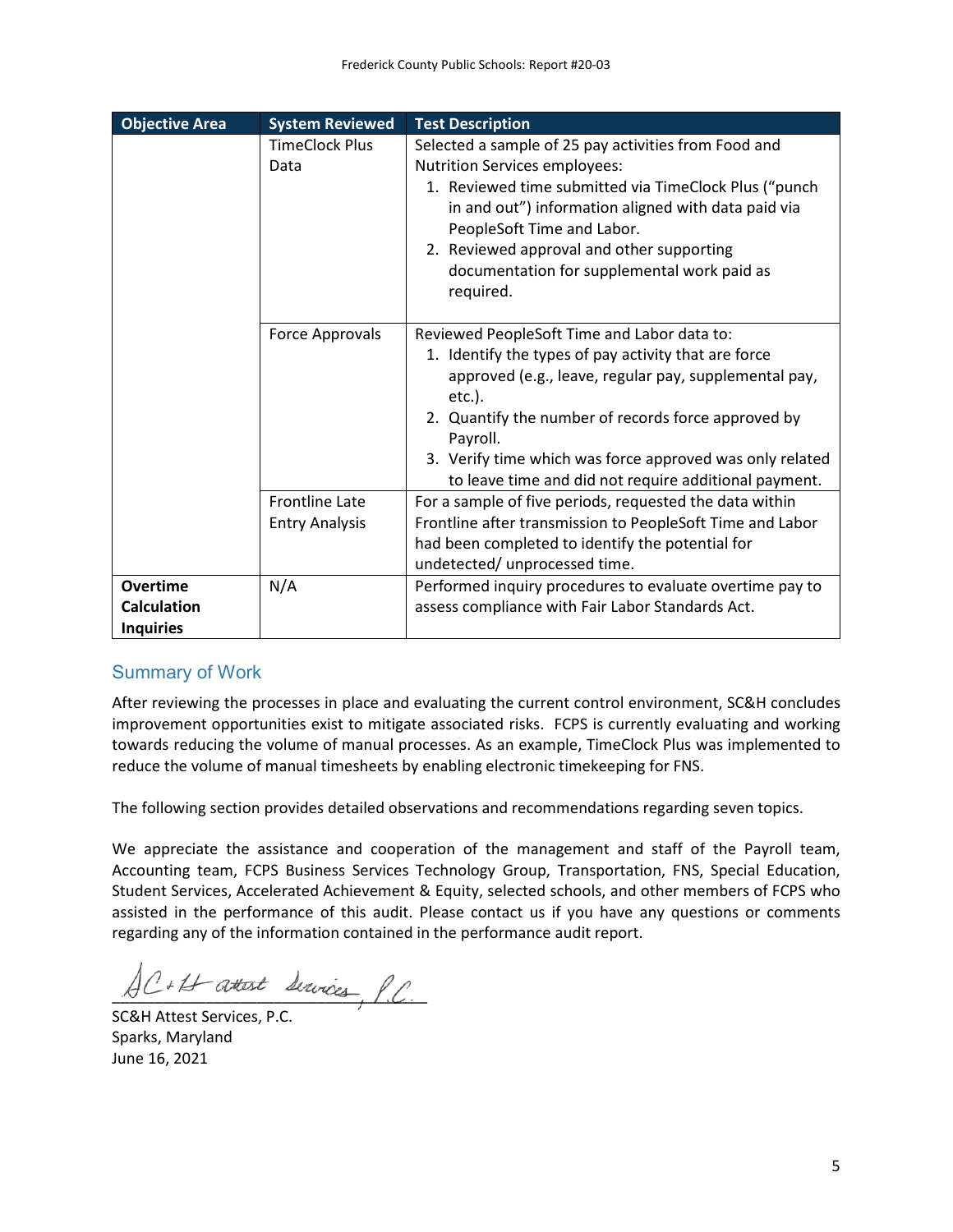## II. Detailed Observations and Recommendations

## Observation 1

Department level processes to review, approve, and submit pay activity to Payroll are not consistently operating effectively.

## **Observation Detail**

FCPS offers the following four methods of submitting time and pay activity for hourly employees. These methods are determined by the employee's assigned department. Time is submitted to Payroll by these methods:

- 1. FCPS Timesheets: Timesheets are manually completed by employees in various departments and approved by supervisors. A timesheet captures the employee name, date worked, time in and time out, total hours worked, expense code, and time reporting code (TRC). Once timesheets are completed and approved at the department level, it is submitted by the approver or an administrative employee to Payroll via e-mail or interoffice mail and manually entered into PeopleSoft Time and Labor for processing.
- 2. Electronic Data from STARS: The Transportation Department uses the STARS system to manage its payroll activity. Changes to schedules require various forms (e.g., 'Route Verification' form or 'Route Time Discrepancy' form). Supplemental routes may be added via a 'Transportation Timesheet' which is completed by the employee and submitted to an appropriate approver (Transportation Managers). Pay activity is then entered into STARS by the Transportation Secretary. After pay activity is entered and approved, the data is exported by the FCPS Business Services Technology Group from STARS and uploaded into PeopleSoft Time and Labor by Payroll for processing.
- 3. Electronic Data from Frontline: The schools use the Frontline system to manage and track teacher leave requests and substitute coverage assignments/hours worked. Teachers are expected to submit a completed manual Leave Request Form to the Principal for the time (dates/hours) in which they will be absent. Once approved, Teachers create leave requests in Frontline and substitutes can view available openings and claim the opportunity. The school Secretary generates a Daily Frontline Report that details teacher leave and substitute coverages. Substitute Teachers check-in at the school's front office at the beginning or end of their workday in order to sign the report and confirm hours worked are accurate. The school Principal or Assistant Principal manually reviews and approves the log for completeness and accuracy. Both teacher leave and substitute hours worked are exported by the FCPS Business Services Technology Group from Frontline and uploaded to PeopleSoft Time and Labor by Payroll for processing.
- 4. Electronic Data from TimeClock Plus: FNS uses the TimeClock Plus automated timekeeping system. FNS hourly employees "clock-in and clock-out" using a fob and the activity is recorded electronically. The system prohibits employees from clocking in or out outside of scheduled hours without an override by an on-site supervisor. Time recorded within the TimeClock Plus system interfaces with PeopleSoft Time and Labor for processing by Payroll. Payroll indicated that discussions are being held to expand the TimeClock Plus system to other departments such as Instructional Workshops and Lifeguards due to the success of the use within FNS.

## **Findings**

SC&H reviewed a sample of each time entry method for each of the selected departments and schools. The following section summarizes multiple categories of findings which include overall findings and sample specific results.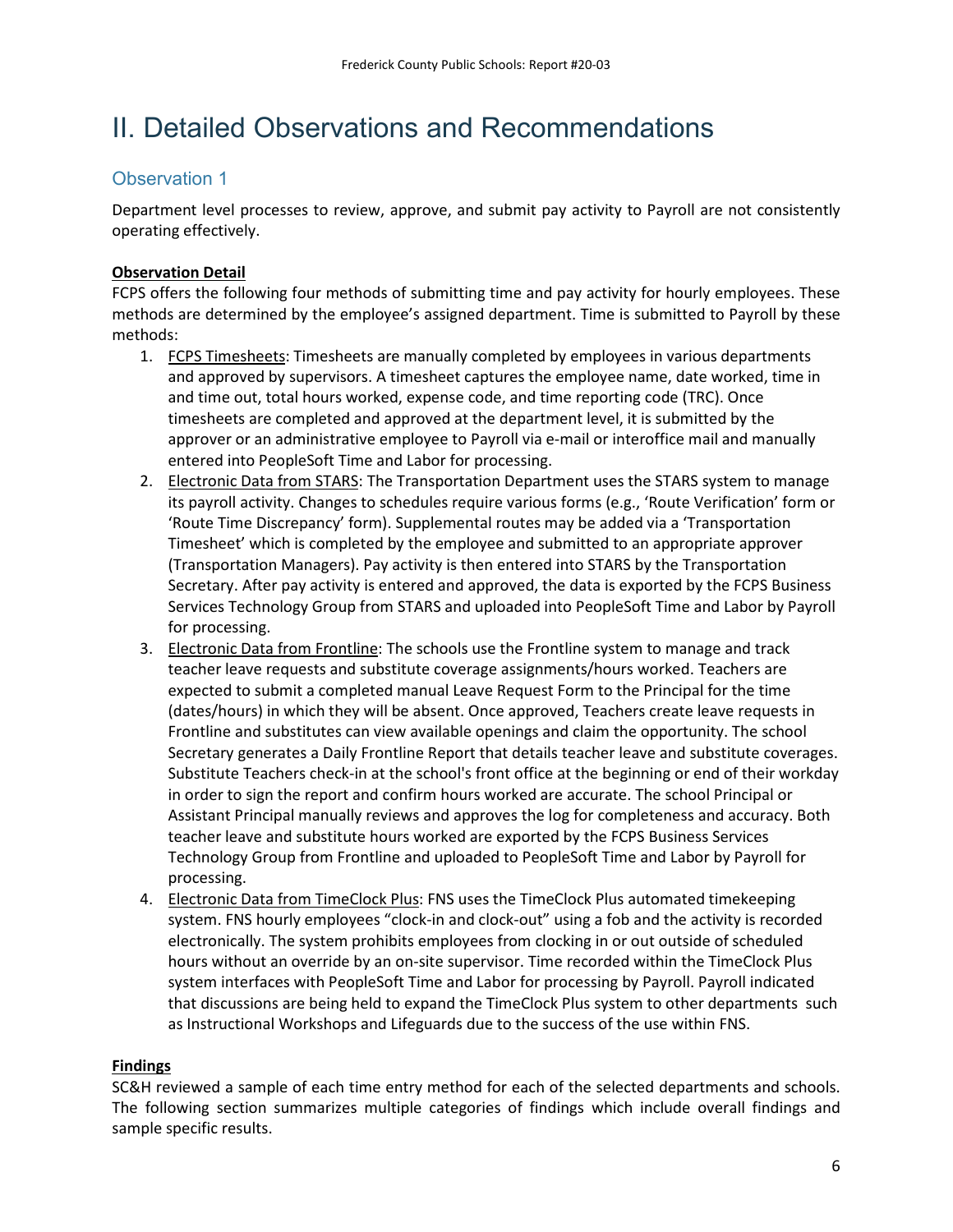## Overall

The following findings were identified within multiple sampled departments and schools.

- 1. Timesheets do not currently require printed names of the approver to enable Payroll the ability to verify timesheets are approved by the appropriate authorized approver.
- 2. A signature card and documented approval hierarchy have not been established to provide Payroll the ability to effectively review and verify signatures for appropriate approval.

## Manual Timesheets

A review of 60 timesheets covering 112 pay activities identified the following:

- 1. One timesheet: Approved prior to the final date worked. The final day work was April 15, 2019; however, the timesheet was noted as approved on April 11, 2019.
- 2. One timesheet: Approved by the Transportation Secretary who is responsible for processing payroll within the Transportation department. As the Transportation Secretary has the ability to both enter and process payroll, a segregation of duties issue was noted for being able to approve pay activity. Additionally, the signature was typed and not digitally secured.
- 3. Three timesheets: No appropriate support for hours worked.
	- a. Two samples: Three hours of home/hospital time spent with a student was not supported by a parent signature to verify hours worked.
	- b. One sample: Four total hours of home/hospital time spent with two students was not supported by a parent signature to verify hours worked.
		- i. The hours recorded on the timesheet was for time spent with two different students during the same time window on the same day.

## Frontline

A review of 60 Frontline samples covering 84 pay activities identified the following:

- 1. Substitutes did not sign-in and sign-out at the school's front office to evidence and support hours worked. Substitutes only signed in to evidence they reported for the assignment.
- 2. Supporting documentation was not maintained or did not reconcile.
	- a. Six samples: Leave Request Forms either did not reconcile to Frontline leave hours or PeopleSoft Payable Report.
	- b. Five samples: The hours recorded on the substitute sign-in sheet (Daily Frontline Report) did not reconcile to the Frontline data or the PeopleSoft Payable Report.
	- c. Five samples: The hours paid to the substitute were not supported by the substitute sign-in sheet. Any adjustments made to the time activity were not recorded and initialed to support the activity.
	- d. 11 samples: Leave hours charged to a teacher or paid to a substitute for hours worked were not aligned with FCPS standards of quarter hour increments.
	- e. 13 samples covering 17 pay activities: The samples were not supported by a Leave Request Form. As a result, confirmation of hours recorded and paid could not be verified.
	- f. Three samples: Leave Request Forms either did not have leave hours documented on the request or hours were noted as a lump sum for a range of days and could not be reconciled.
	- g. One sample: Documentation was not retained to evidence the hours worked by the substitute.
	- h. Two samples: The Leave Request Forms on file did not show evidence of approval.
	- i. Five samples: The hours recorded in Frontline for substitute time worked were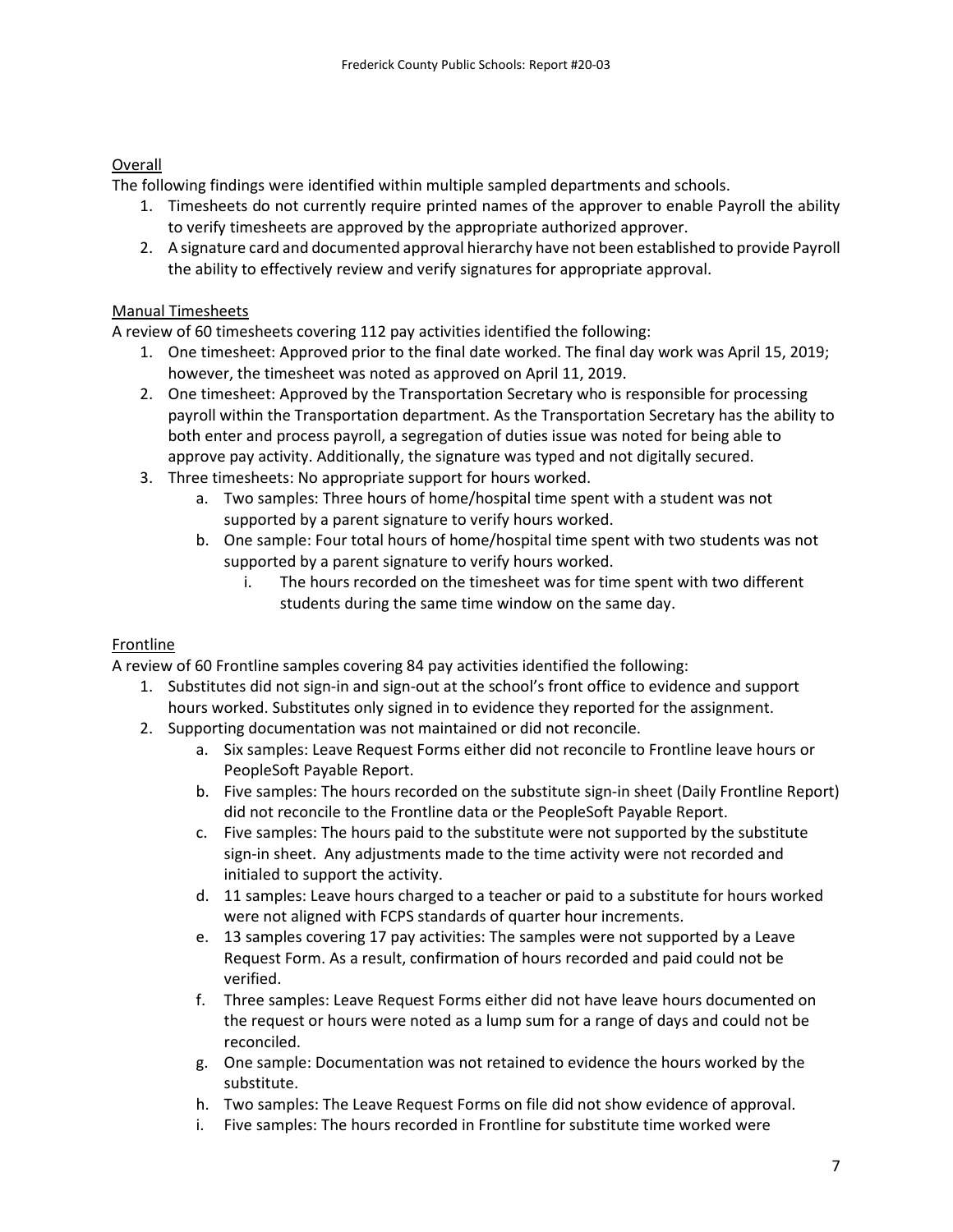incorrectly approved by the Principal. The error was subsequently identified and corrected by Human Resources prior to payment.

- j. Three samples: No documented signature by the substitute for hours worked.
- k. Two samples: The completed Daily Frontline Reports were not reviewed timely by the school Principal. The report was signed one month after the date worked and another was signed one year after the date worked.
- l. 19 samples covering 28 pay activities: The completed Daily Frontline Report was not reviewed or approved by the school Principal.

## STARS

A review of 25 STARS samples covering 84 pay activities identified the following:

- 1. One sample: 1.75 overtime hours paid appear to be duplicated. Additional support could not be provided to evidence that these were appropriate separate entries.
- 2. Three samples: No approval signature was noted on the documentation provided. Per FCPS, there are instances in which bus drivers are unable to obtain a signature for field trip based forms.
- 3. One sample: 6.5 overtime hours paid to the employee are not supported by the corresponding Field Trip form (6 overtime hours). Per FCPS Instructions for Booking a Field Trip Policy, "time and mileage are charged beginning with the departure of the bus from the designated bus parking location, and ending with the bus returning to the designated bus parking location. Up to an additional two hours may be added for pre-trip inspection, post-trip clean-up and travel time." Documentation to support the additional time paid was not evidenced and is not required.
- 4. Two samples: 15.5 hours were not approved by Transportation. As a result, the entries were force approved by Payroll and processed for payment. Refer to Observation 5 for additional information related to force approvals.

## TimeClock Plus

A review of 25 TimeClock Plus samples covering 32 pay activities identified the following:

- 1. Two samples: 16 total hours were not approved by FNS. As a result, the entries were force approved by Payroll and processed for payment. Refer to Observation 5 for additional information related to force approvals.
- 2. One sample: The total hours worked do not align with the times noted within the TimeClock Plus system.

## **Risks**

- 1. Employees are paid for more or less than the actual hours worked, resulting in over/under payments.
- 2. Inconsistently operating timekeeping controls and procedures could result in opportunities for misappropriation.
- 3. Manual intensive processes, resulting in potential inefficient use of resources.
- 4. Manual processes resulting in an increased risk of human error.

## **Recommendation 1.1**

FCPS Payroll should consider establishing and maintaining a Signature Card and documented approval hierarchy for each department. As authorized approvers change due to turnover, promotions, or change in job responsibilities, the documentation should be updated to ensure Payroll is informed of current appropriate approvers at all times.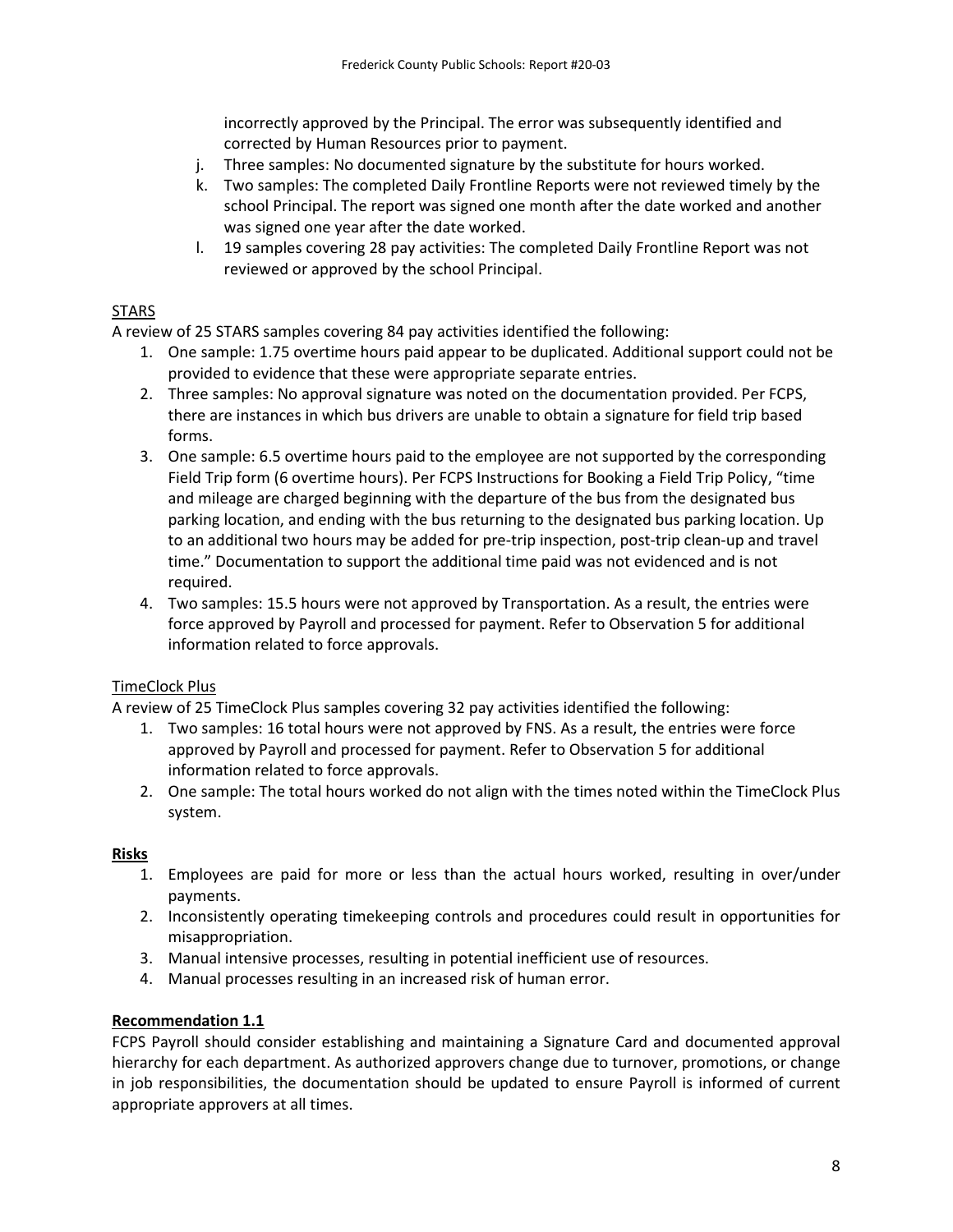## **Management's Action Plan**

As FCPS moves to more electronic time collection, our system is set up to capture hierarchy approvals through a "reports to" field assigned to each employee. This field is updated as positions are changed within the organization.

We also utilize alternate electronic approval hierarchy for specific situations where an employee is temporarily working for another supervisor, such as Summer Curriculum Workshops, and delegation when the immediate supervisor is not available for approval, typically rolling up one or more approver levels within the same department.

The long-term vision at FCPS is to move to electronic time collection. In the interim, FCPS has implemented digital signatures on timesheets. This has assisted with seeing who is approving time worked and is utilized by the majority of staff. The risk of not verifying signatures due to the large volume of timesheets processed is acknowledged until we can move to an electronic time collection.

## **Implementation Date**

As more time/leave collections are done electronically over the next several fiscal years the approval will be captured within the system.

## **Recommendation 1.2**

As a result of COVID-19, FCPS has implemented temporary procedures to permit digitally signed timesheets from all departments. If timesheets are expected to continue to be a part of long-term process, FCPS should consider converting/eliminating manual signatures and require locked/secured digital signatures. This would enable FCPS Payroll the ability to confirm approvers are authorized and appropriate. If electronic signatures are not to be permanently implemented, Payroll should require that timesheets include printed names of the approver to enable Payroll the ability to verify timesheets are approved by the appropriate authorized approver. If a signature is not legible or verifiable, the timesheet should be rejected and followed-up to confirm appropriate approval.

## **Management's Action Plan**

FCPS will continue to permit digitally signed timesheets even after the pandemic ends. We currently get a mix of digitally signed sheets and manually signed timesheets. We anticipate that this will continue as some employee groups do not have the capability to digitally sign. We will modify our timesheet form to include an area for printed names of the approvers to assist with verification of the timesheets.

#### **Implementation Date**

We will implement the new form beginning 7/1/2021.

#### **Recommendation 1.3**

To eliminate or reduce the use of manual Leave Request Forms, FCPS should consider exploring Frontline's functionality and determine whether the process of requesting and approving teacher leave requests can be managed electronically. This may reduce the administrative burden and eliminate or reduce manual paperwork and processes.

#### **Management's Action Plan**

Discussions are being held to explore removing the leave request for teaching staff from Frontline into an automated system. In addition, FCPS will explore moving all manual leave forms to electronic entry through PeopleSoft self-service, coupled with PeopleSoft Workflow approvals and expanded notifications.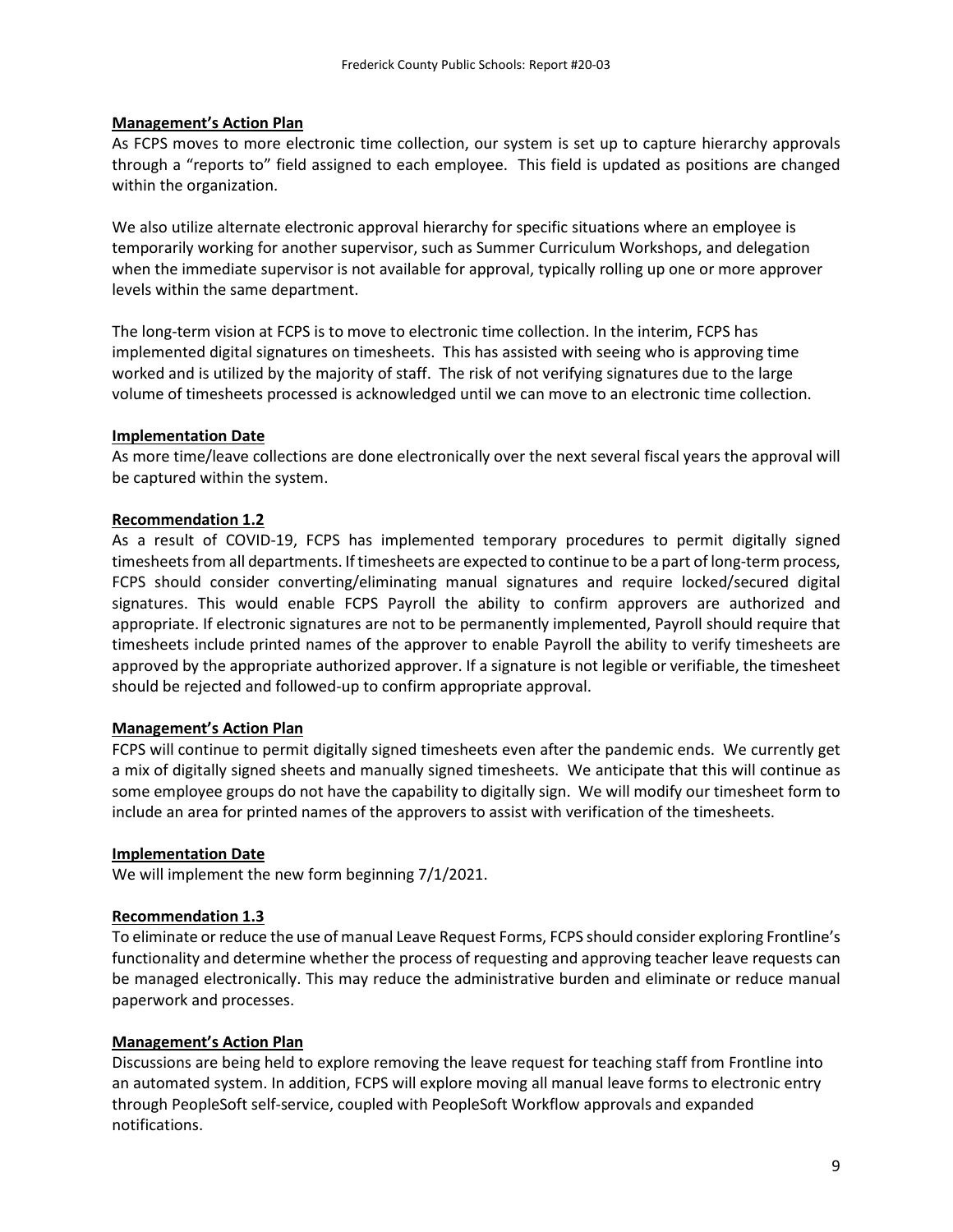Expanded use of PeopleSoft self-service leave entry can help with the electronic workflow of leave entry. Frontline could then be used primarily to request subs and PeopleSoft used for leave processing. PeopleSoft is the system of record for leave balances, tracking and approving. As mentioned, expanding the use of online collection eliminates the need for paper forms.

## **Implementation Date**

FCPS plans to convert to online leave requests and approvals within the Peoplesoft time and labor module and would anticipate an implementation date within FY 22 or FY 23 to have a clean transfer.

## **Recommendation 1.4**

FCPS should consider establishing and enforcing clear expectations for teachers submitting Leave Request Forms and how Frontline reflects the activity. If Leave Request Forms are not completed correctly, the documentation should be corrected during the review to allow for reconciliation. Currently, leave hours per Frontline do not always align with the manual leave forms (i.e., 7.5 hours for full day with lunch vs. 7 hours of leave time, etc.).

## **Management's Action Plan**

FCPS staff will develop a Standard Operating Procedure to share with administrators/supervisors which they will be required to share with their employees. Depending upon the decision made in 1.3, FCPS could investigate an automated reconciliation process to compare leave with the Frontline absence.

Currently, Frontline leave hours are adjusted to remove .5 hours whenever the employee has 4 hours or more before the eventual transfer to PeopleSoft. Online leave entry would eliminate these differences.

#### **Implementation Date**

The Standard Operating Procedure can be drafted by 7/1/21 for the current process with a revision when 1.3 changes to Frontline are implemented.

#### **Recommendation 1.5**

FCPS should consider requiring substitute teachers sign-in at the start of their scheduled assignment and sign-out at the end of their assignment on the Daily Frontline Report. This will assist in accurately reflecting hours actually worked. For electronic timekeeping options, see recommendation 2.1.

#### **Management's Action Plan**

FCPS is investigating the installation of a substitute kiosk or some other method of tracking at each school in order for substitutes to enter their attendance both in and out, thus verifying the hours worked for an assignment as indicated in the Frontline System. This will allow the process to be fully electronic and eliminating the need for paper documentation.

In the interim, FCPS is addressing this through training of substitutes and secretaries.

#### **Implementation Date**

This will be implemented during the FY 22 and FY 23 school year.

## **Recommendation 1.6**

FCPS should consider establishing and enforcing clear expectations for school administrators to accurately reconcile and maintain documentation to ensure the following:

1. Approved teacher Leave Request Form hours reconcile to Frontline.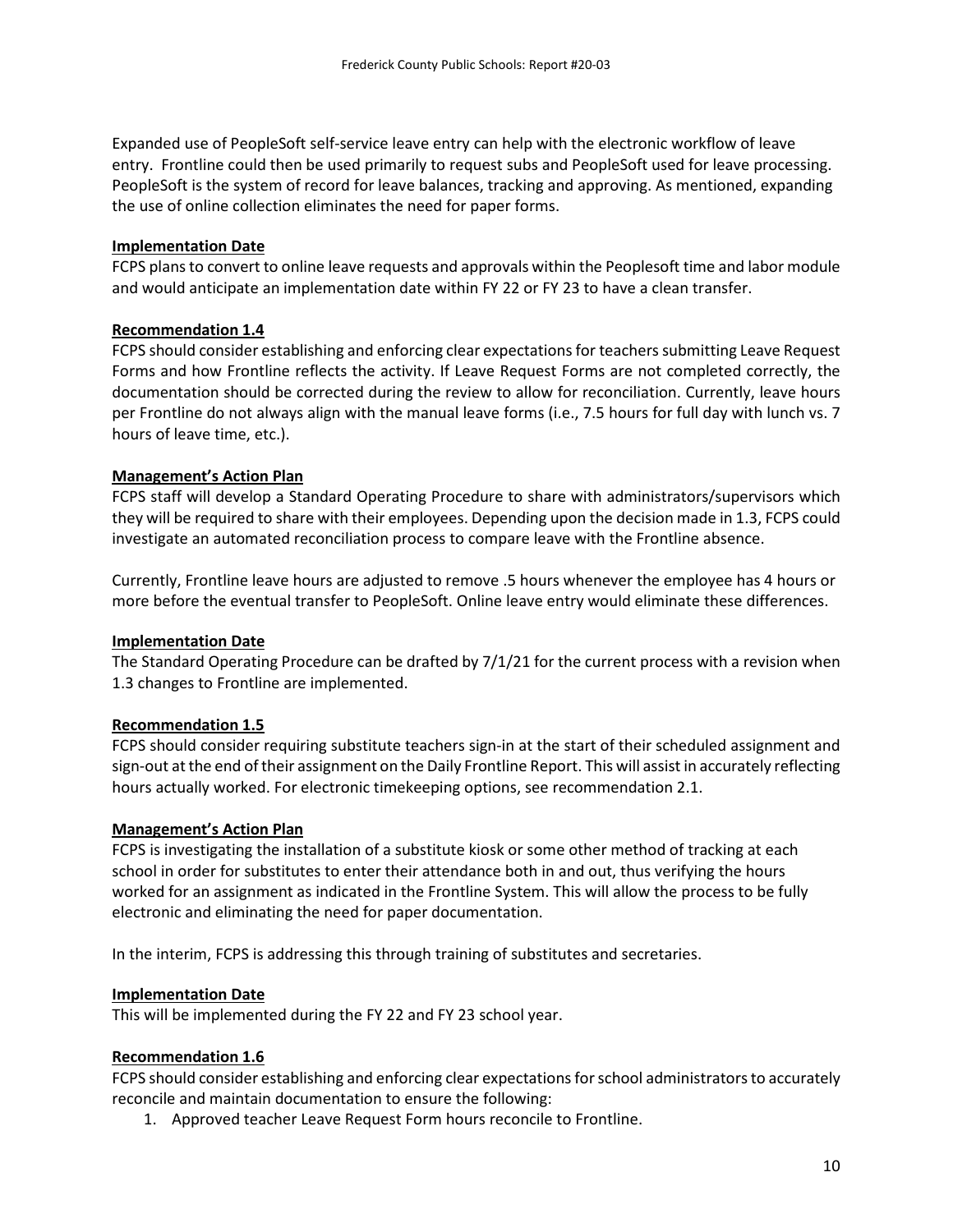- 2. Approved leave hours reconcile to the Daily Frontline Report (Substitute Sign-In Sheet)
- 3. Hours worked by the substitute are accurate per the Daily Frontline Report
	- a. Any adjustments to the schedule should be manually notated/adjusted and signed/agreed to by the employee and school Principal.
- 4. Electronic records are updated (Frontline and PeopleSoft Time and Labor) to reconcile to supporting manual documentation

## **Management's Action Plan**

FCPS will implement a Standard Operating Procedure to provide clear guidelines for schools to reconcile and approve the leave for each location. In order to ensure that school administrators are aware of the specific expectations of timesheet management, two trainings should be created and required annually through possibly SafeSchools. The first is a full course on how the entire process is managed and the expectations for administrative oversight. This course would have to be taken once by any school administrator overseeing this process. The second course would be the annual renewal for school administrators who had already completed the full course.

## **Implementation Date**

This will be implemented during the FY 22 and FY 23 school year.

## **Recommendation 1.7**

School level administration should implement a formal process to periodically perform a quality review/reconciliation of manual documentation compared to electronic records for completeness and accuracy.

## **Management's Action Plan**

FCPS' ultimate goal is to reduce manual entries but until then a sampling of reviews will be performed by school based staff. The documentation will also be reviewed by a contract auditor that FCPS utilizes. Copies of the reviews will be submitted to the Accounting Manager.

## **Implementation Date**

This will be implemented during the FY 22 and FY 23 school year.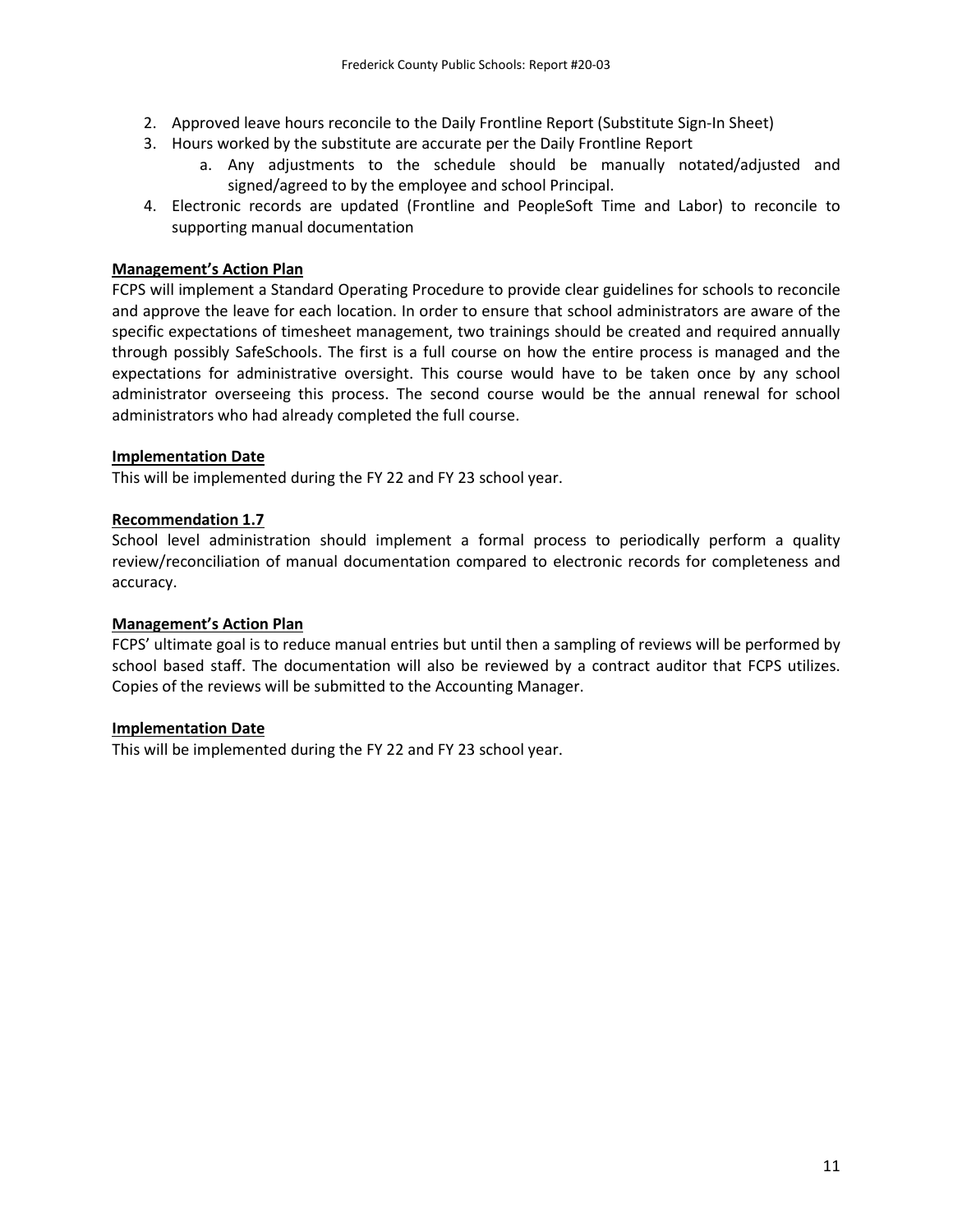Duplicate payments for timesheet activity are processed and paid.

## **Observation Detail**

Upon receipt, Payroll Associates are expected to document when the timesheet was received by stamping and dating. Payroll Associates then examine the documentation to identify potential issues such as incomplete timesheets, unapproved timesheets, or inaccurate information provided on the timesheet (i.e., incorrect TRCs or budget codes). If an incorrect pay code is identified, the Payroll Associate scans the timesheet and sends to the employee's manager/department. The timesheet is set aside until the corrected. Prior to entry, a Payroll Associate verifies the pay activity has not previously been entered/processed. If the activity is found in PeopleSoft Time and Labor, an e-mail is sent to the Manager of the employee to confirm if duplicated or intended for a different day. This review is evidenced by a duplicate check stamp.

## **Findings**

A review of 60 timesheet samples covering 112 pay activities identified the following:

- 1. One sample: The timesheet was submitted once and processed twice, resulting in a duplicate payment.
- 2. One sample: The timesheet did not contain a documented approval, but was processed and paid.
- 3. Eight samples: Duplicate entries existed as a result of the same / overlapping hours on multiple timesheets.
- 4. Two samples: The time activity was submitted through multiple time submission methods (TimeClock Plus and timesheet), resulting in duplicate payments.

## **Risks**

- 1. Employee timesheet data is entered or submitted multiple times, resulting in duplicate payments or increased workload for payroll.
- 2. Data is inaccurately transposed from the timesheets, resulting in inaccurate payments.

#### **Recommendation 2.1**

FCPS Management should consider consolidating and streamlining the various methods available to process and submit time to Payroll. For instance:

- 1. FCPS should evaluate whether the use of paper timesheets can be minimized or eliminated. To achieve this, FCPS may need to grant employees access to PeopleSoft Time and Labor for entry of pay activity. Further, approval workflows should be assigned based on budget responsibilities and align with FCPS requirements. If FCPS decides to pursue this recommendation, it should determine whether PeopleSoft Time and Labor can be further configured to restrict pay codes for all employees based on an employee's job title or other job data.
- 2. FCPS should consider expanding the use of the TimeClock Plus system to other employee groups outside of FNS (e.g. substitutes). This method allows electronic timekeeping and interfaces with PeopleSoft Time and Labor, reducing manual intervention.

#### **Management's Action Plan**

FCPS' goal is to automate time and leave entry. We have implemented a timeclock system for our Food and Nutrition Services.

Our goal as a system is to increase the use of automated time collection utilizing existing tools, such as electronic timeclock, web clock, PeopleSoft self-service timesheet entry, coupled with additional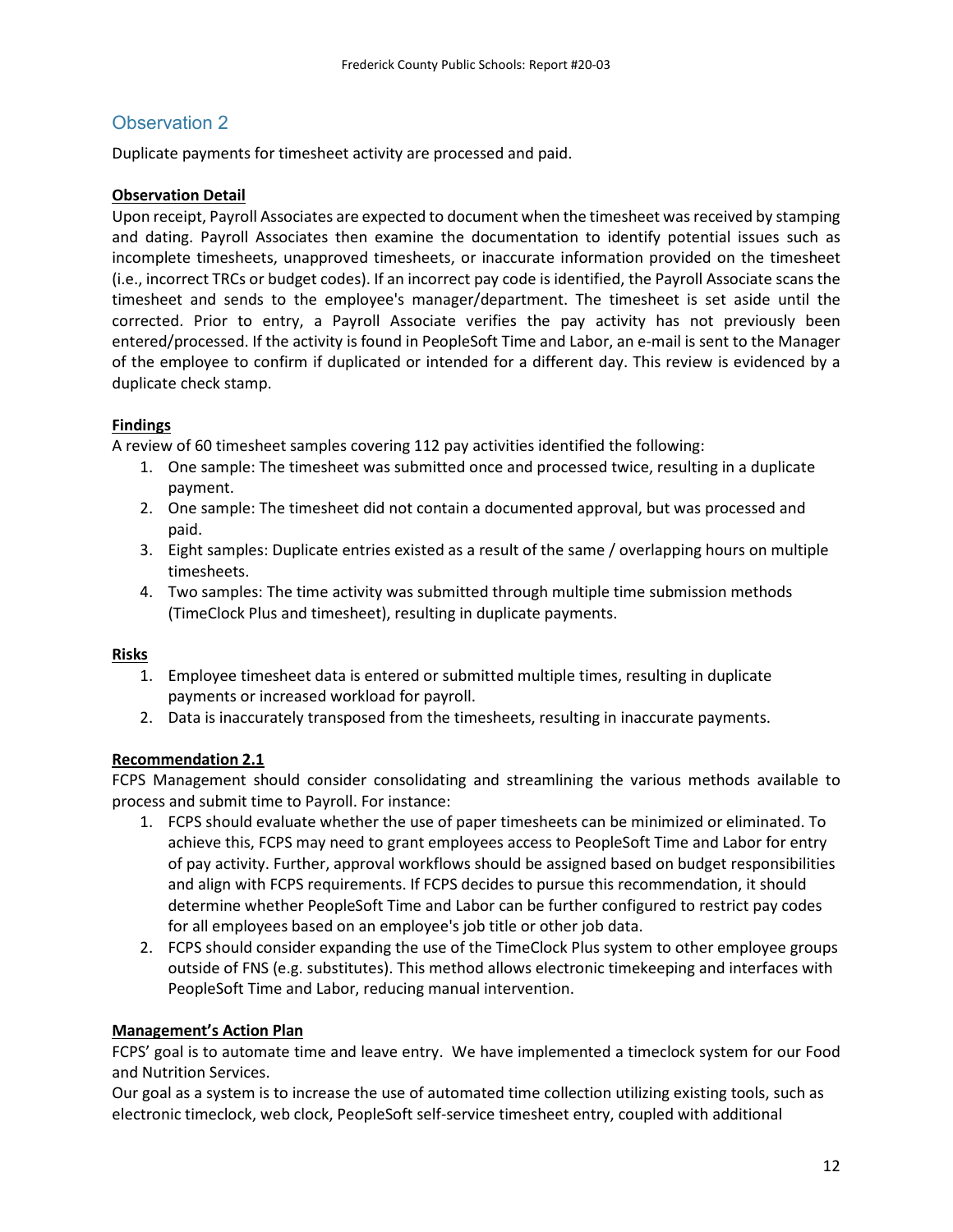capabilities, such as mobile time collection and electronic leave requests. These modifications can greatly increase the efficiencies in our current manual processes.

#### **Implementation Date**

This will be implemented during the FY 22 and FY 23 school year.

## **Recommendation 2.2**

FCPS Payroll should consider implementing a process to perform periodic audits of time activity for potential duplicates. The audit should be a targeted sample based on data analytics of time activity paid to employees on the same date same amount/hours. FCPS should determine appropriate resolution of any confirmed duplicate activity as a result of the audit.

#### **Management's Action Plan**

FCPS will work on developing reports or processes to assist with review of potential duplicate entries and developing correcting entries.

#### **Implementation Date**

This will be implemented during the FY 22 and FY 23 school year.

#### **Recommendation 2.3**

FCPS Payroll should reinforce the review process to identify potential duplicate payments through training.

#### **Management's Action Plan**

FCPS will work on training to assist departments/schools to identify potential duplicate pay.

#### **Implementation Date**

This will be implemented during the FY 22 and FY 23 school year.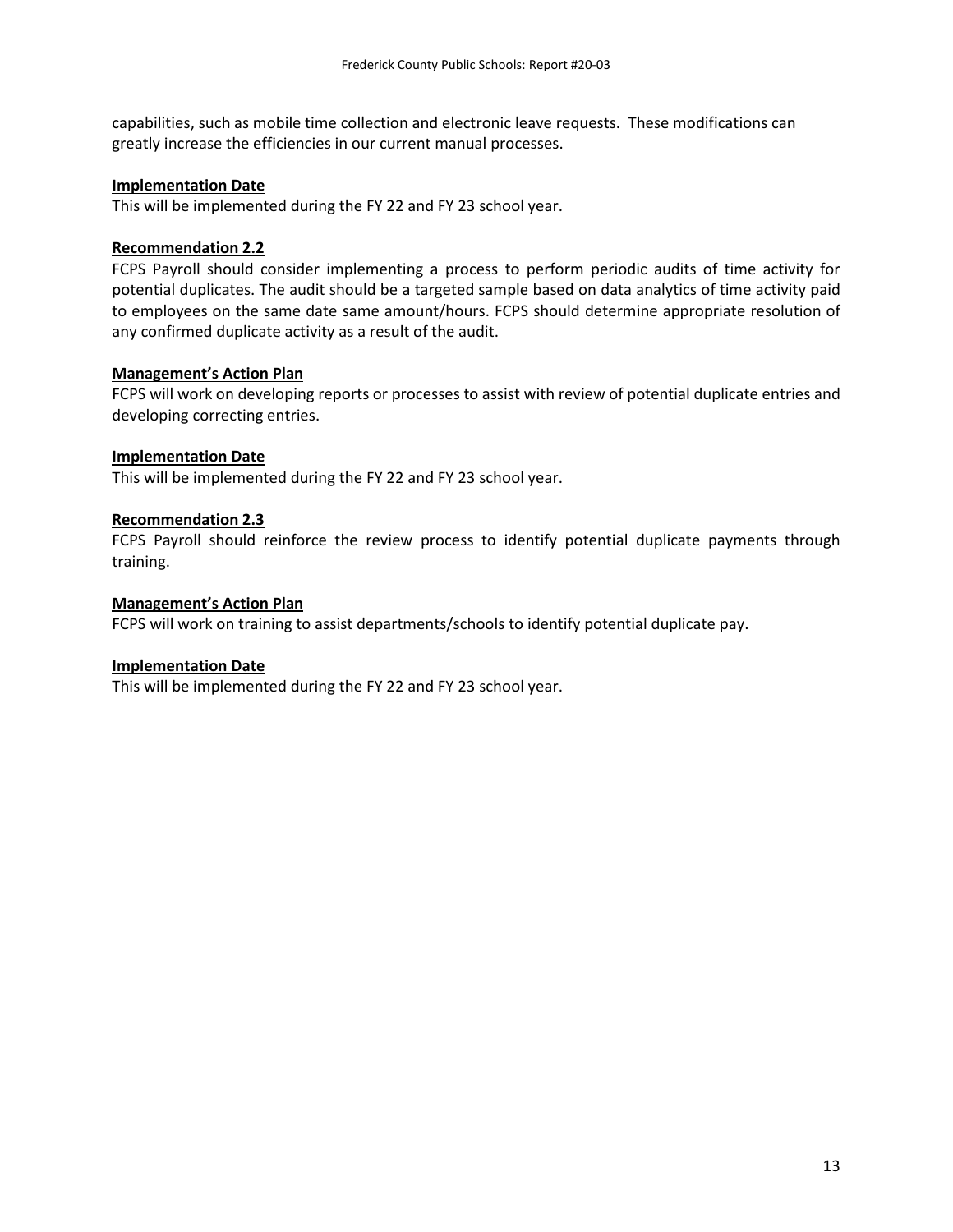Access to timekeeping related systems is not fully restricted or monitored to ensure only appropriate users have access.

## **Observation Detail**

Payroll processes data from various timekeeping systems to process payments to employees. Access to STARS is managed by the Transportation Department. Access to STARS is granted by feature/capability and assigned specific permission levels (0-no access, 1-view only, 2-full access, 3-full access with personally identifiable information). Access to Frontline is administered and managed by the Human Resources Department. Access within Frontline is categorized by four access groups:

- 1. Employees: This access group consists of two categories; Teachers and Paraprofessionals (Special Education Instructional Assistants and Instructional Assistants at the Public Charter Schools). Employees within this group have access to enter leave for daily and multiple day absences, select the appropriate reason, enter the dates of lesson plans, leave specific directions for the assigned substitute, view their absence to see the assigned substitute, and have the ability to cancel the absence.
- 2. Substitutes: This access group consists of two categories, Substitute Teachers and Substitute Special Education Instructional Assistants. All users have access to accept assignments, view their assigned assignments, cancel assignments, add/delete school locations, update daily availability, and enter dates of unavailability.
- 3. Campus Users: This access group has access to various tasks and viewing capabilities. The Campus User can create absences/vacancies, edit absences, such as changing the date of the absence, updating the reason for the absence, reassigning the substitute, or cancelling the absence/vacancy. Campus Users have access to run reports including Daily Absence Reports, creating Substitute Online Timesheets, and Staff List Reports. Campus Users can view, add, and update School Preferred Lists. Campus Users will audit daily absences/vacancies for accuracy for payroll of all substitutes, and audit daily absences to be sure the correct reason is used for employee leave.
- 4. Organization Users: This access group is comprised of district level users who have access to manage district settings and have access to all features within Frontline. Organization Users have access to view, add, and modify school settings; enter absences and vacancies for all schools in the district; add, delete, and update employee and substitute profiles; generate employee reports, substitute reports, district wide/school specific absentee reports, and preference lists for schools; and update the school district calendar.

## **Findings**

A formal process is not in place to perform periodic access reviews of timekeeping related systems. Also, a review of Frontline and STARS system access identified the following:

## Frontline:

- 1. Employee access group: 556 of 4,638 users are not listed as a current active employee. A sample of 33 users were reviewed by FCPS. The review identified 27 employees who are either retired, terminated, or on a leave of absence.
- 2. Substitute access group: 494 of 1,893 users are not listed as a current active employee
- 3. Campus access group:
	- a. Eight of 461 users are not listed as a current active employee.
	- b. 106 users listed had active access without an employee ID to reconcile to a HR report. A sample of 30 users were reviewed by FCPS. The review identified four employees as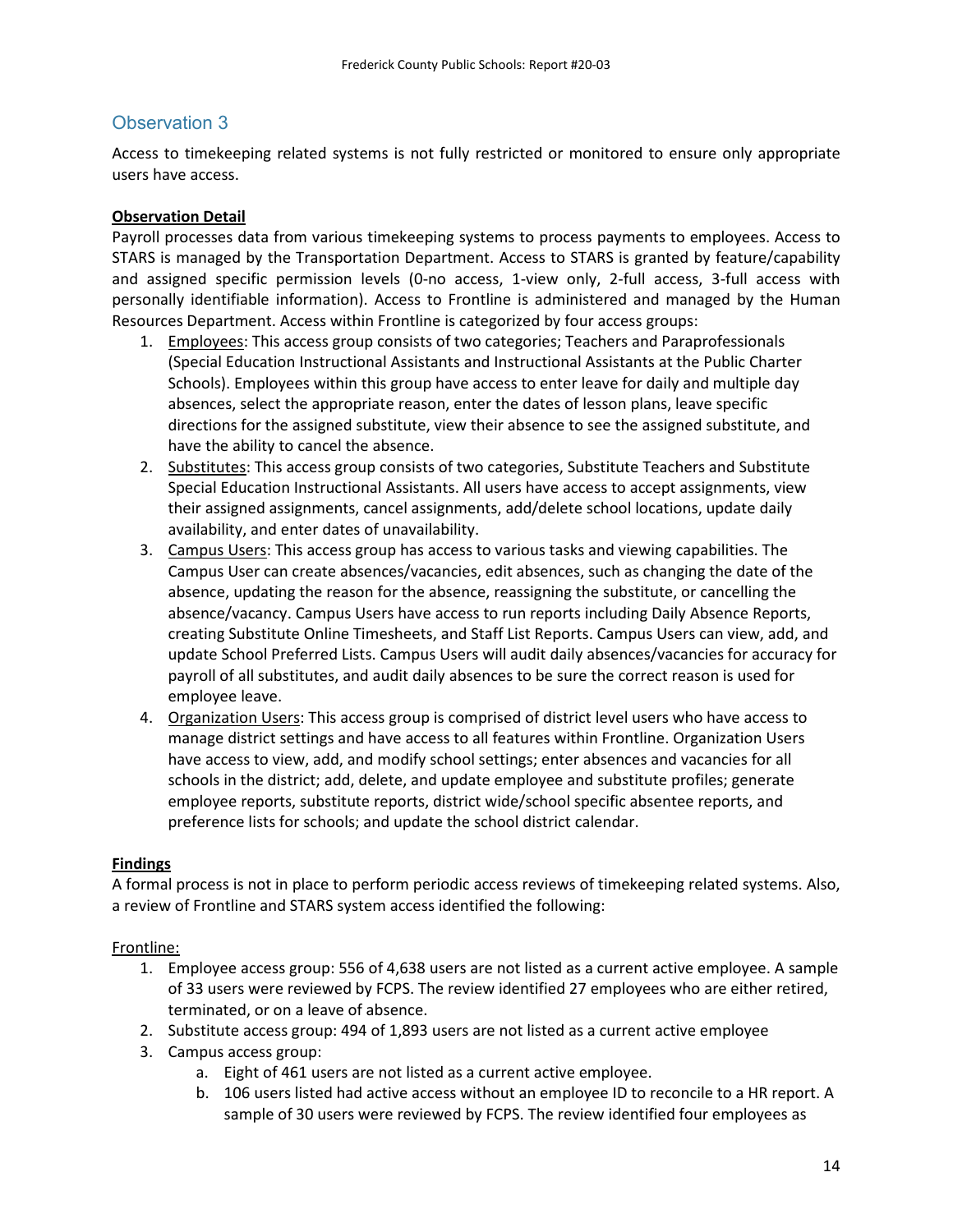either retired or terminated.

## STARS:

Five employees with access to approve extra pay do not appear to have a business need based on their positions (bus drivers, dispatchers, and system engineer).

## **Risks**

Access to time entry or payroll related systems may not be properly restricted, resulting in unauthorized or inaccurate payroll related payments.

## **Recommendation 3.1**

FCPS should remove access to the terminated users identified during the audit and should follow-up and resolve unverified outstanding users with departments.

## **Management's Action Plan**

FCPS will establish a procedure for updating system(s) administrators and users within STARS and Frontline so that only authorized users will have access to data. FCPS will remove access to the terminated users identified during the audit and will resolve unverified outstanding users with departments as recommended. Access to terminated users has been removed within the STARS system and a process is being tested to remove access within Frontline by the beginning of the school year (August 2021).

## **Implementation Date**

This will be implemented during the FY 22 and FY 23 school year.

## **Recommendation 3.2**

For each timekeeping related system, FCPS should consider implementing a process to have Department heads review the list of active users assigned to their department and verify active employment status and business need is performed on a scheduled, recurring basis.

## **Management's Action Plan**

FCPS will establish a procedure for access rights of users to ensure appropriate status and need. For STARS and Frontline, we will make permission changes as positions or employees change and annually review user access with department heads.

## **Implementation Date**

This will be implemented during the FY 22 and FY 23 school year.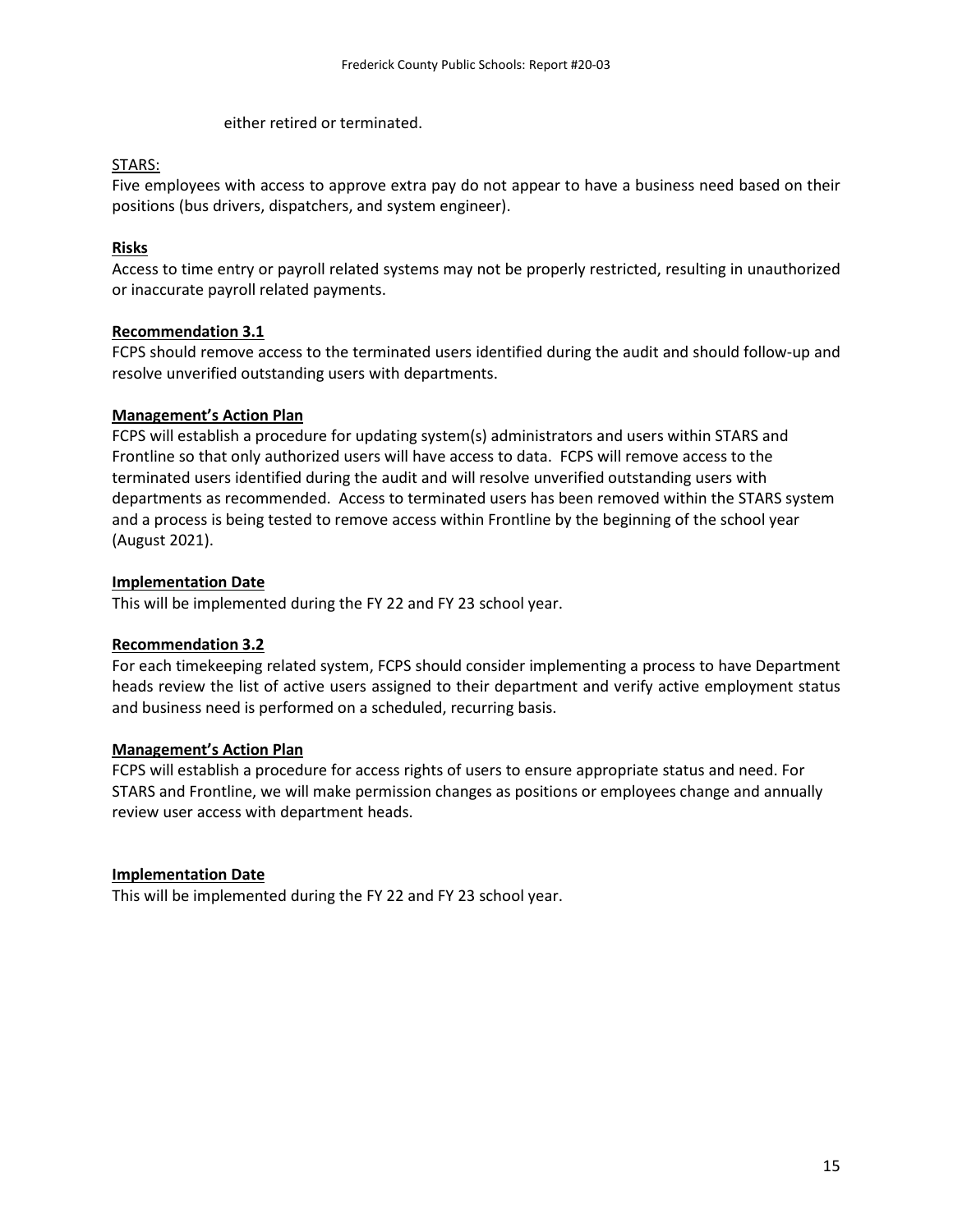Pay records within PeopleSoft Time and Labor are not approved timely by departments, resulting in force approvals by Payroll.

## **Observation Detail**

After time and pay data is uploaded into PeopleSoft Time and Labor and the data is ready for export to the PeopleSoft Enterprise Payroll, departments have approximately two days to review and electronically approve employee time and pay activity. Departments are expected to monitor the Payroll schedule and approve records timely. Payroll has the ability to mass approve all unapproved time, known as force approvals. This typically occurs when entered leave time is not approved by a department in the PeopleSoft Time and Labor system. Payroll may utilize this access to avoid delaying the payroll processing cycle.

## **Findings**

PeopleSoft Time and Labor access review procedures identified the following:

- 1. Four user roles were configured with the ability to initiate a batch approval process. Seven active Payroll users maintain one or more of these access levels.
- 2. Based on data analytic procedures of force approvals between January 1, 2020 and May 31, 2020:
	- a. 41,724 non-leave pay records appear to have been processed and paid. See Appendix A for a breakdown of time reporting codes involved. In these instances, department level approval is not retroactively obtained to confirm appropriate activity. Two departments account for 80% of the records force approved by Payroll, Transportation (76%) and Special Education (4.41%).
	- b. 28,379 leave pay records appears to have been processed and paid. In these instances, department level approval is not retroactively obtained to confirm appropriate activity.

## **Risks**

- 1. Employees can be paid for hours that were not approved, resulting in over/under payments.
- 2. Inconsistently operating timekeeping controls and procedures could result in opportunities for misappropriation.

## **Recommendation 4.1**

FCPS should investigate the possibility of removing or reducing the number of users with access to force approve time.

## **Management's Action Plan**

The access will be limited to the Payroll Officer and the two payroll specialists. As we move with a more automated system, the need for this should diminish.

## **Implementation Date**

The Accounting Manager and Assistant Accounting Manager have been removed effective March 2021, leaving only the Payroll office and two payroll specialists.

## **Recommendation 4.2**

FCPS Management should consider developing a formal process of tracking compliance and following-up with departments and approvers regarding records that were force approved and paid by Payroll. Approvers should retroactively confirm the activity is appropriate and accurate. Should any changes or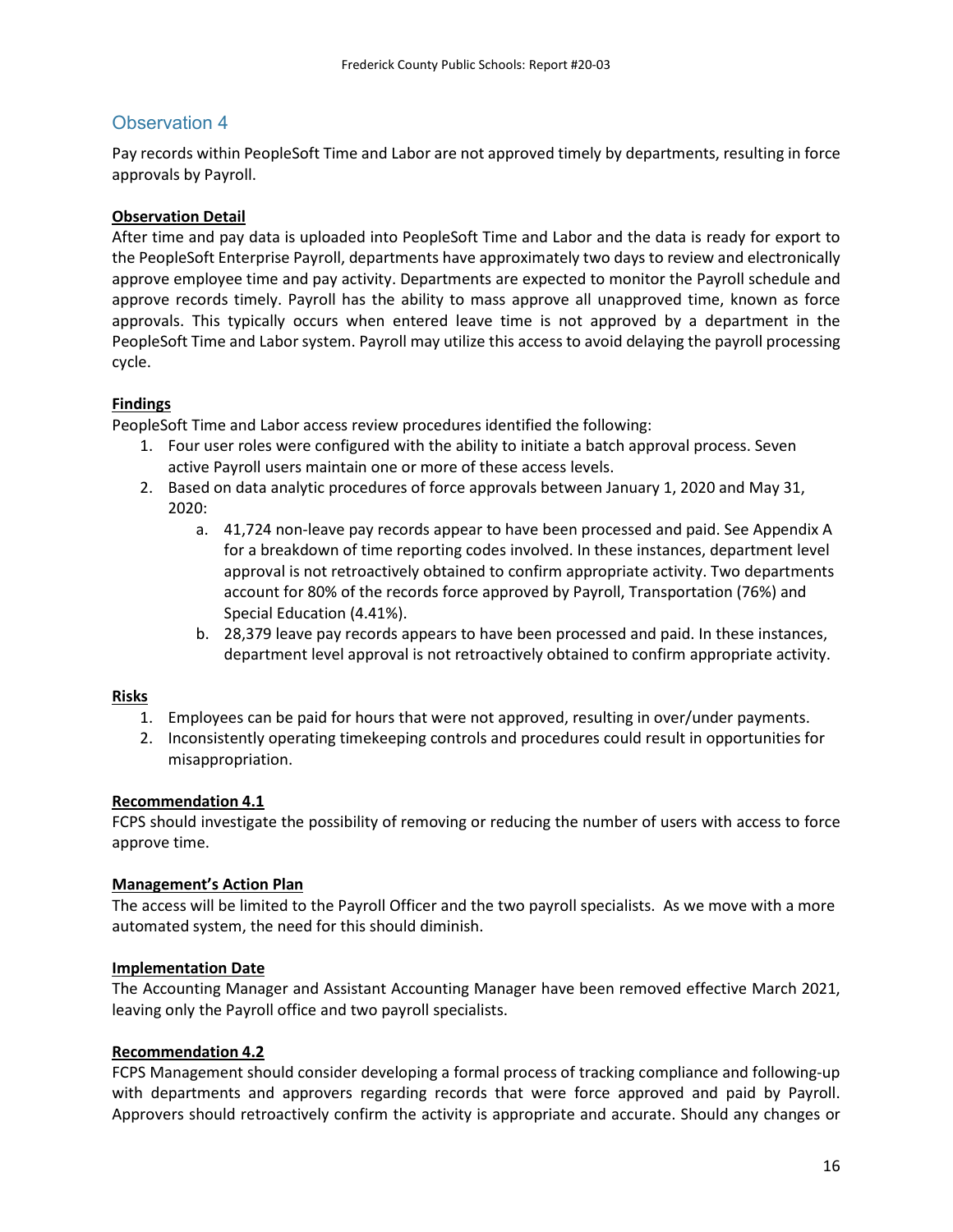adjustments be required, adjustments should be processed in future pay periods to correct the department approved activity. If departments are not reviewing and approving time activity timely on a recurring basis, a process should be implemented to escalate the review and to correct the recurring behavior.

## **Management's Action Plan**

FCPS is researching approval workflows and will explore the use of escalation notifications for time and leave that is not processed in a timely manner by the first level approvers. This should greatly reduce the number of entries that remain unapproved in each pay cycle. For remaining unapproved transactions, email confirmation will be obtained and kept on file in the payroll office.

#### **Implementation Date**

This will be implemented during the FY 22 and FY 23 school year.

## **Recommendation 4.3**

FCPS Payroll and department leadership should collaborate to determine necessary and effective communication reminders related to PeopleSoft Time and Labor approvals. Payroll should send an e-mail reminder each payroll cycle once records have been uploaded with a deadline for approvals.

## **Management's Action Plan**

Currently, we do have a standard email that is being sent each pay period to remind approvers of their deadline.

## **Implementation Date**

This will be implemented during the FY 22 and FY 23 school year to develop a more robust communication reminder.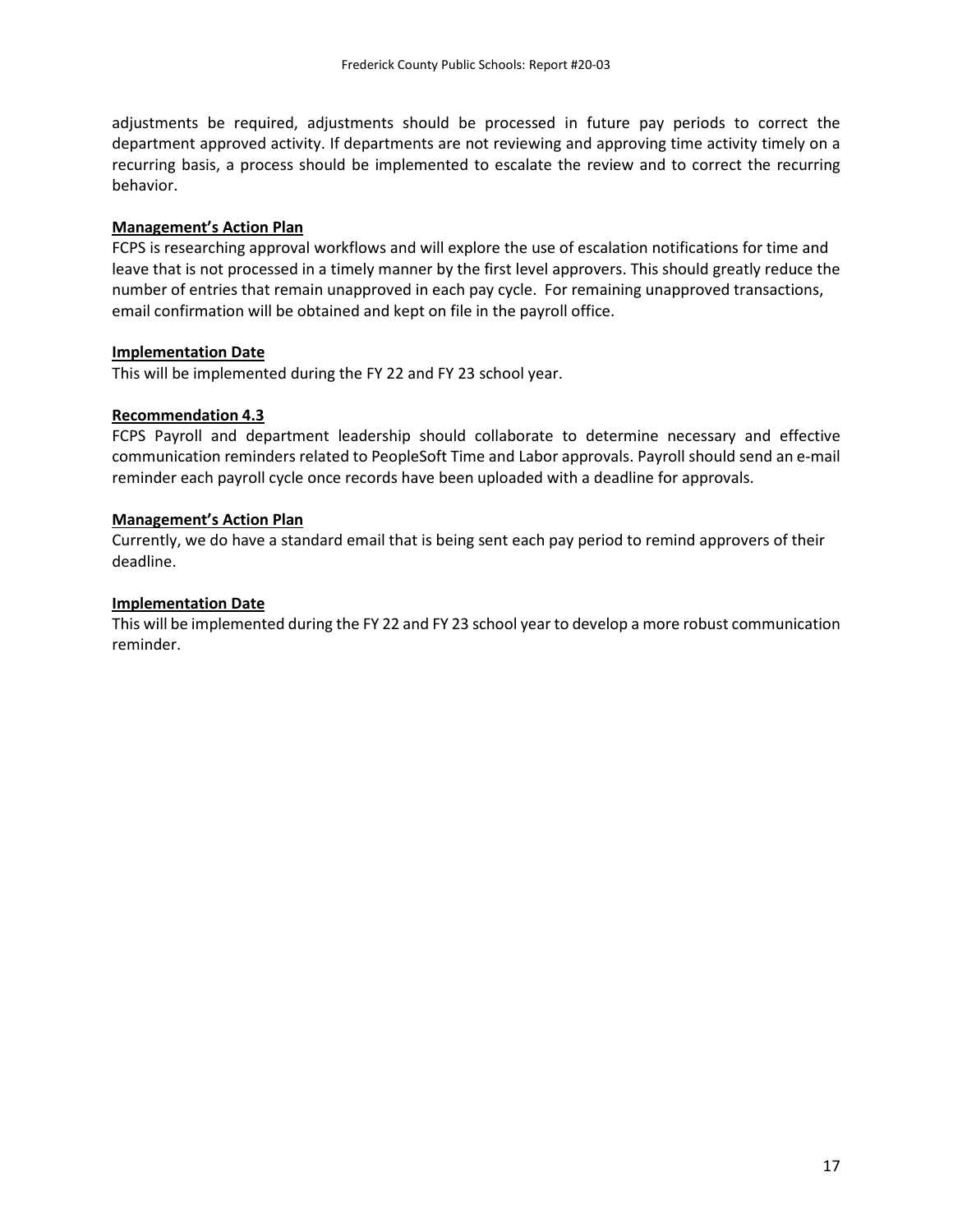Frontline access to enter or edit pay period information after Payroll extracts pay data is not restricted.

## **Observation Detail**

Frontline is used by schools to manage teacher leave requests and substitute hours worked. Each pay period, Payroll notifies Frontline administrators when the export of Frontline time for processing is scheduled to occur. This allows administrators time to ensure all records are entered and reconciled timely. Data from Frontline is exported, then imported into PeopleSoft Time and Labor for acceptance and error checks. Errors identified are corrected in Frontline and then re-exported. After the data has been re-imported and contains no errors, the data is considered final for payroll processing.

## **Findings**

Frontline data is processed at a point-in-time. Pay activity can be entered by departments for pay periods in which data has already been exported, processed, and paid. System access to edit or restrict entries for dates previously exported and paid by Payroll is currently not restricted. As a result, users can enter or edit time worked for prior periods which will not be identified or paid in future exports.

## **Risks**

Edits to system source data used for payroll processing are not formally restricted during and after the payroll process, resulting in incomplete or inaccurate hours and inaccurate payments.

## **Recommendation 5.1**

FCPS should consider exploring Frontline system functionally to restrict access to enter or edit pay activity once the data has been exported by Payroll for processing.

## **Management's Action Plan**

FCPS has explored with Frontline the ability to restrict access to edit pay activity once it has been exported to Payroll for processing. The Frontline system is not capable of such a restriction. To minimize the liability of modified or pay errors, FCPS will establish a process in the standard operation procedure (1.6) in order that once a site's reconciliation is complete, changes cannot be made without approval. Risks associated with payment of charges can be mitigated by performing a quarterly reconciliation as to what data was processed against an updated report from Frontline.

#### **Implementation Date**

This will be implemented during the FY 22 and FY 23 school year.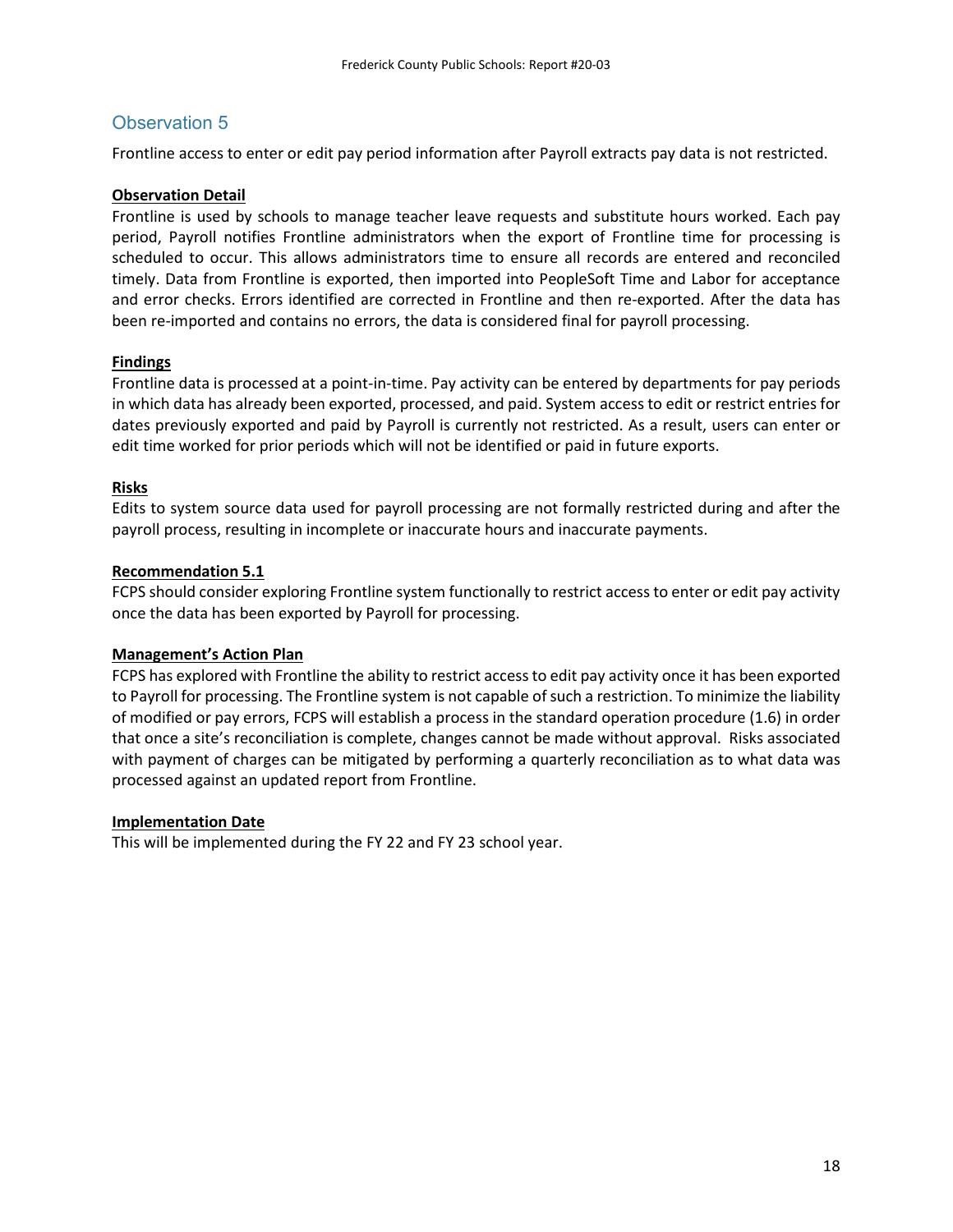Policies and procedures for processing timekeeping activity are not formally documented at a departmental level.

#### **Observation Detail**

Payroll is responsible for processing time and pay activity for hourly employees from four different sources. The source of the activity is determined by the employee's assigned department. At an organizational level, Payroll has procedural documentation to provide instruction and guidance on recording and submitting timesheet pay activity.

## **Findings**

Inquiries with a sample of five departments and four schools, confirmed that there are different department level procedures for completing, supporting, approving, and submitting pay activity. These policies and procedures are not formally documented.

## **Risks**

Timekeeping policies and procedures are not documented, resulting in inconsistent time and pay activity records and submission.

## **Recommendation 6.1**

FCPS Management should consider developing and implementing comprehensive timekeeping policy and procedure documentation at a department level. The policies and procedures should provide guidance and instruction on expectations related to timekeeping, tracking, supporting documentation, approval workflows, submission to Payroll, and record retention. Department level policies and procedures should align with FCPS Payroll expectations and requirements. The procedural documentation should include all methods and requirements for timekeeping relevant to each department. Once established, the policy and procedure documentation should be reviewed and revised on a periodic basis to reflect changes.

#### **Management's Action Plan**

Current documentation will be updated and included on the Standard Operating Procedure section of the accounting website. FCPS will also work with the various departments/schools to identify and work on Standard Operating Procedures for their specialized processes.

#### **Implementation Date**

This will be implemented during the FY 22 and FY 23 school year and will be ongoing.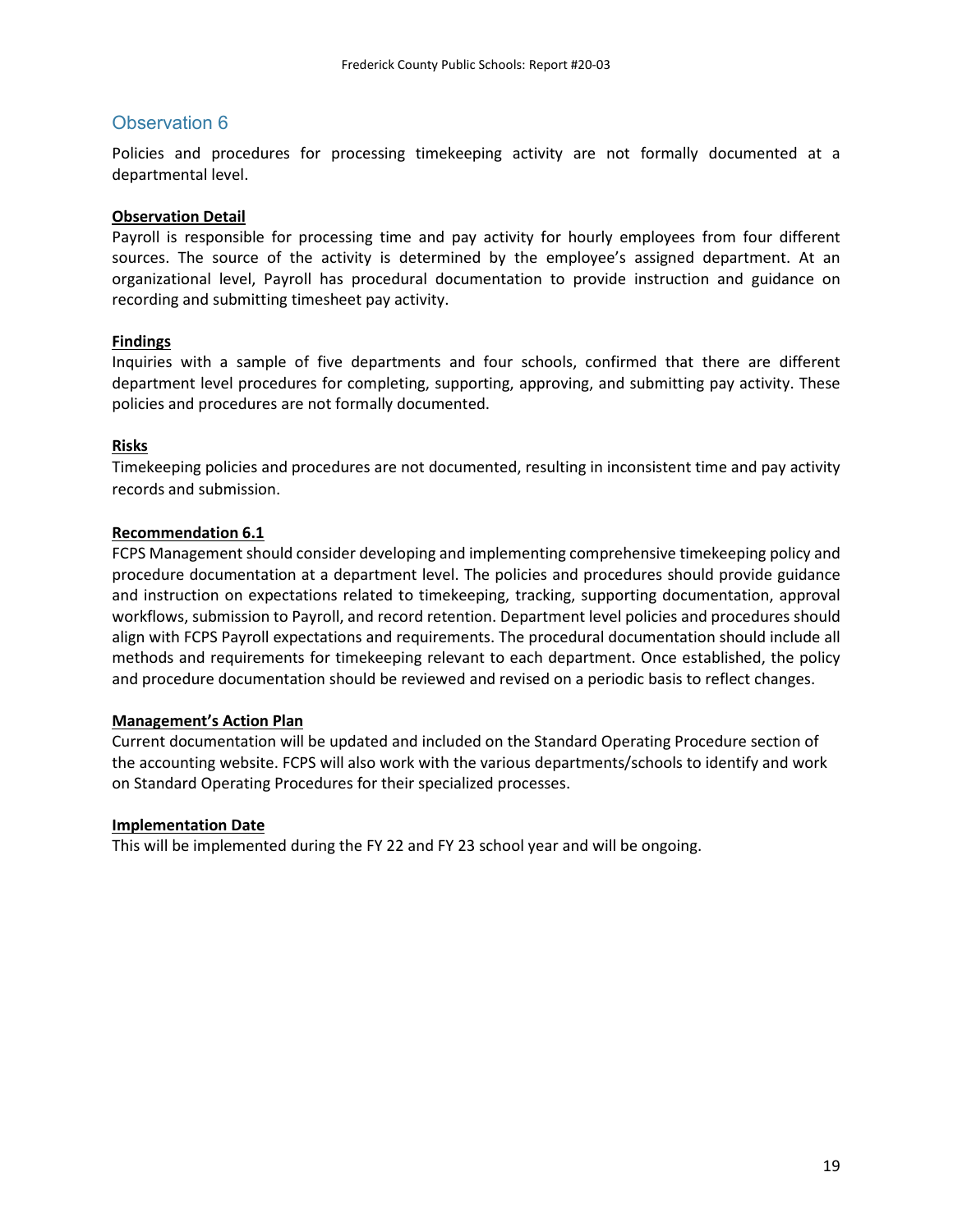FCPS has not formally evaluated the applicability of FLSA overtime compliance.

## **Observation Detail**

According to the FLSA, non-exempt employees who work overtime hours are entitled to 1½ times their regular rate of pay (RROP) for overtime (OT) hours worked<sup>1</sup>. Per FLSA standards, the RROP of an employee is determined by dividing his total remuneration for employment (except statutory exclusions) in any workweek by the total number of hours actually worked by him in that workweek for which such compensation was paid. Hours worked include all the time during which an employee is required to be on the employer's premises, on duty, or at a prescribed workplace. A workweek is defined as a fixed and regularly recurring period of 168 hours, or seven consecutive 24-hour periods.

Therefore, a non-exempt employee, who works a 40 hour week who is provided additional nondiscretionary payment (i.e., shift differential, on-call, etc.) may be entitled to a calculated overtime rate (additional premium) during weeks in which both the additional pay and overtime hours were incurred. The newly calculated RROP is then utilized to calculate the employees' premium OT payment in addition to their hourly wage for total overtime payment.

## **Findings**

Per FCPS Management, the aforementioned FLSA overtime calculation method is currently not in place for any of the FCPS employee groups. Additionally, the PeopleSoft Time and Labor system is not currently configured to calculate different regular rates of pay for employees who may be covered under the FLSA standards.

Based on data analytic procedures of payroll data between January 1, 2020 and May 31, 2020, 8,723 unique employee IDs received a payroll related disbursement, of which, approximately 531 (6.1%) received an OT related payment. This employee count is comprised of approximately 6,600 benefited positions and approximately 2,100 non-benefitted positions. Non-benefitted positions include the following examples: substitute teachers, student interns, student lifeguards, select food service workers, and select custodians. It is important to note, not all employees who earn OT will receive compensation that resulted from a re-calculated regular rate of pay.

## **Risks**

 $\overline{a}$ 

Overtime earnings may not be calculated correctly, resulting in incorrect employee payment for wages and non-compliance with FLSA requirements.

## **Recommendation 7.1**

FCPS should research and determine whether any non-exempt FCPS employee group is eligible and entitled to a calculated regular rate of pay in accordance with FLSA overtime regulations. To determine applicability and compliance requirements, FCPS should consider partnering with the FCPS Division of Legal Services or a labor law expert. If it's determined that FLSA regulations apply, FCPS should consider whether back payments will be made and to what extent.

## **Management's Action Plan**

In conjunction with legal counsel, FCPS has evaluated the regulations and is making necessary changes for compliance. FCPS has thoroughly reviewed the past three years of overtime calculations. Due to a select

<sup>1</sup> https://www.dol.gov/general/topic/wages/overtimepay#:~:text=Employees%20covered%20by%20the%20Fair,their%20regular%20rates%20o f%20pay.&text=The%20FLSA%20does%20not%20require%20extra%20pay%20for%20weekend,work%20or%20double%20time%20pay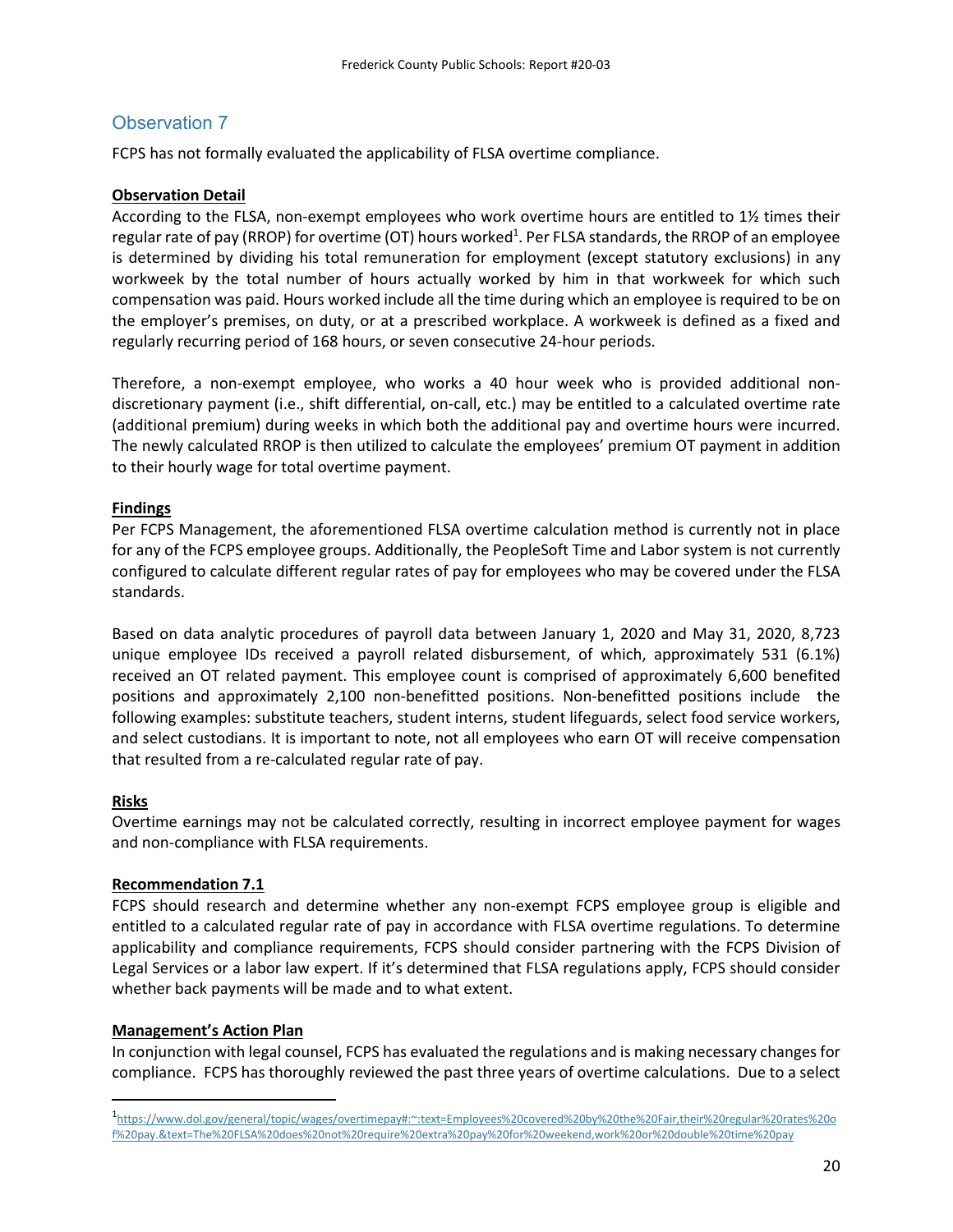group of employees working duties at different rates, FCPS has recalculated using a weighted overtime to determine if additional compensation is due to employees. The adjustment to wages accounts for less than .005% percent of the total payroll. FCPS is also updating the overtime calculation within the payroll program to capture the varying rates going forward rather than just the time and a half calculation.

## **Implementation Date**

This will be implemented during the FY 22 school year.

## **Recommendation 7.2**

If it's determined that FLSA regulations are applicable, FCPS Management should incorporate requirements into the payroll process to ensure compliance with FLSA. Further, FCPS should determine whether PeopleSoft Time and Labor can be configured to perform calculation requirements of overtime per FLSA.

## **Management's Action Plan**

In conjunction with the Peoplesoft technology group, FCPS is implementing necessary changes to correct overtime calculations going forward. This change will incorporate a weighted overtime calculation for employees that perform various duties at different rates.

## **Implementation Date**

This will be implemented during the FY 22 school year.